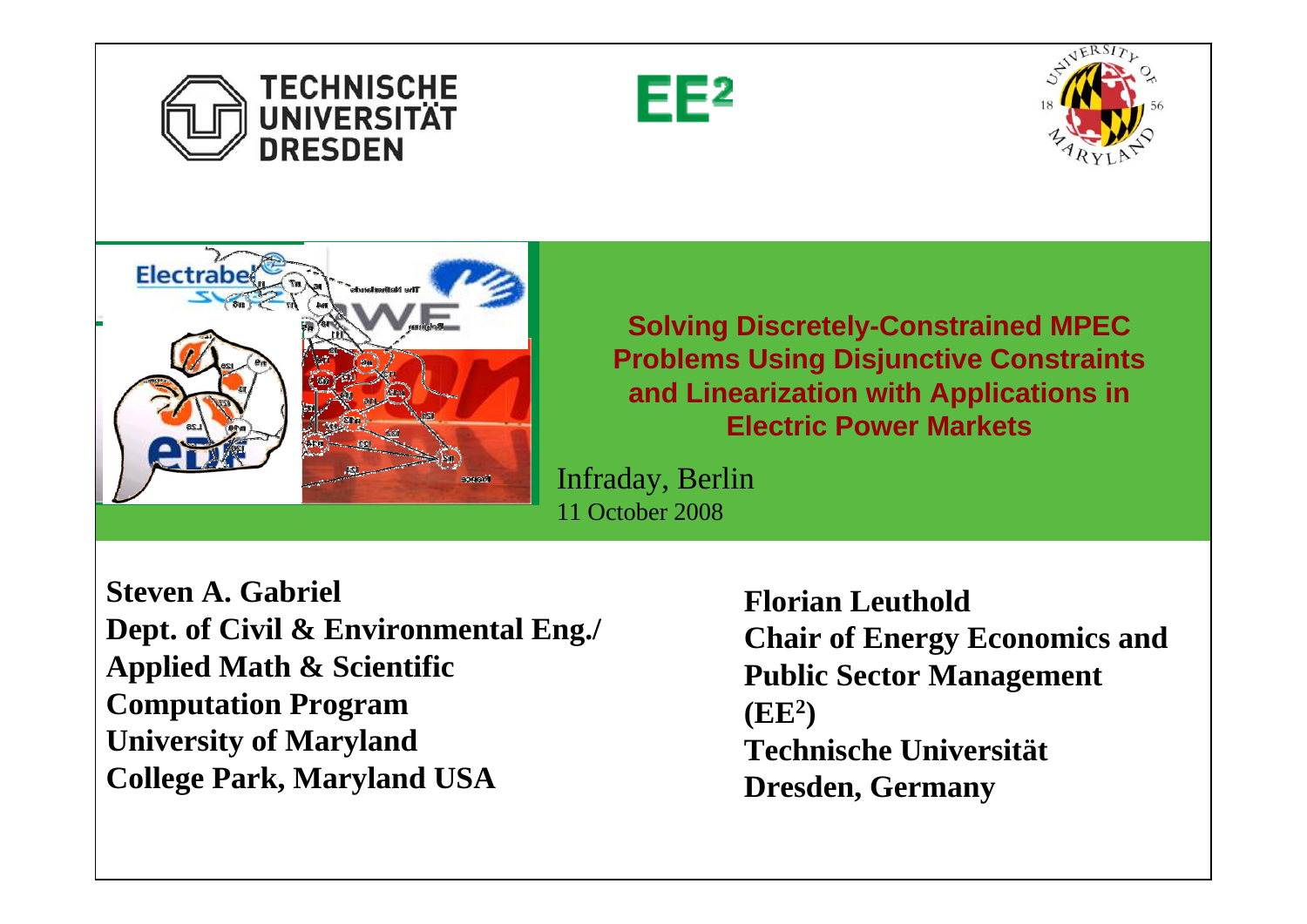## **Outline of Presentation**

- 1. Structure of Electric Power Market in Europe
- 2. Literature Review
- 3. Mathematical Formulation
- 4. Computational Results
- 5. Future Work



E 52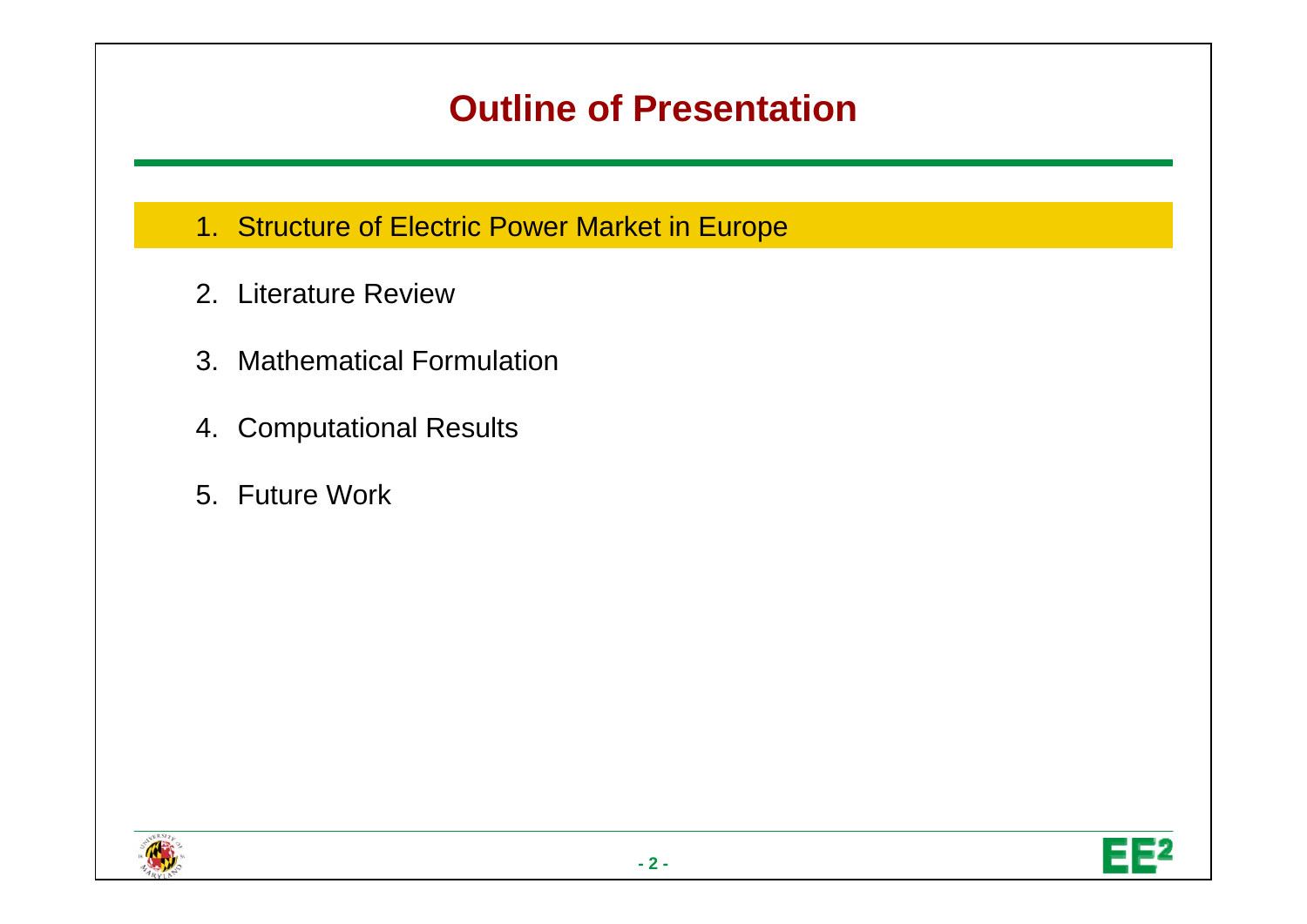## **Motivation: Market Structures in Europe**

- **France: EDF has a market share of 80%**
- **Germany: EON+RWE 55% market share; +Vattenfall+EnBW 85% market share**
- **Liberalization of vertical integrated companies proceeds sluggish**
- **Former integrated companies have information advantages in terms of geographical specifics and network knowledge**
- **This gives rise potentially to one (or**  more) dominant players in the market **rest can be considered as "competitive fringe"**
- **Need for modeling that takes this structure into account**





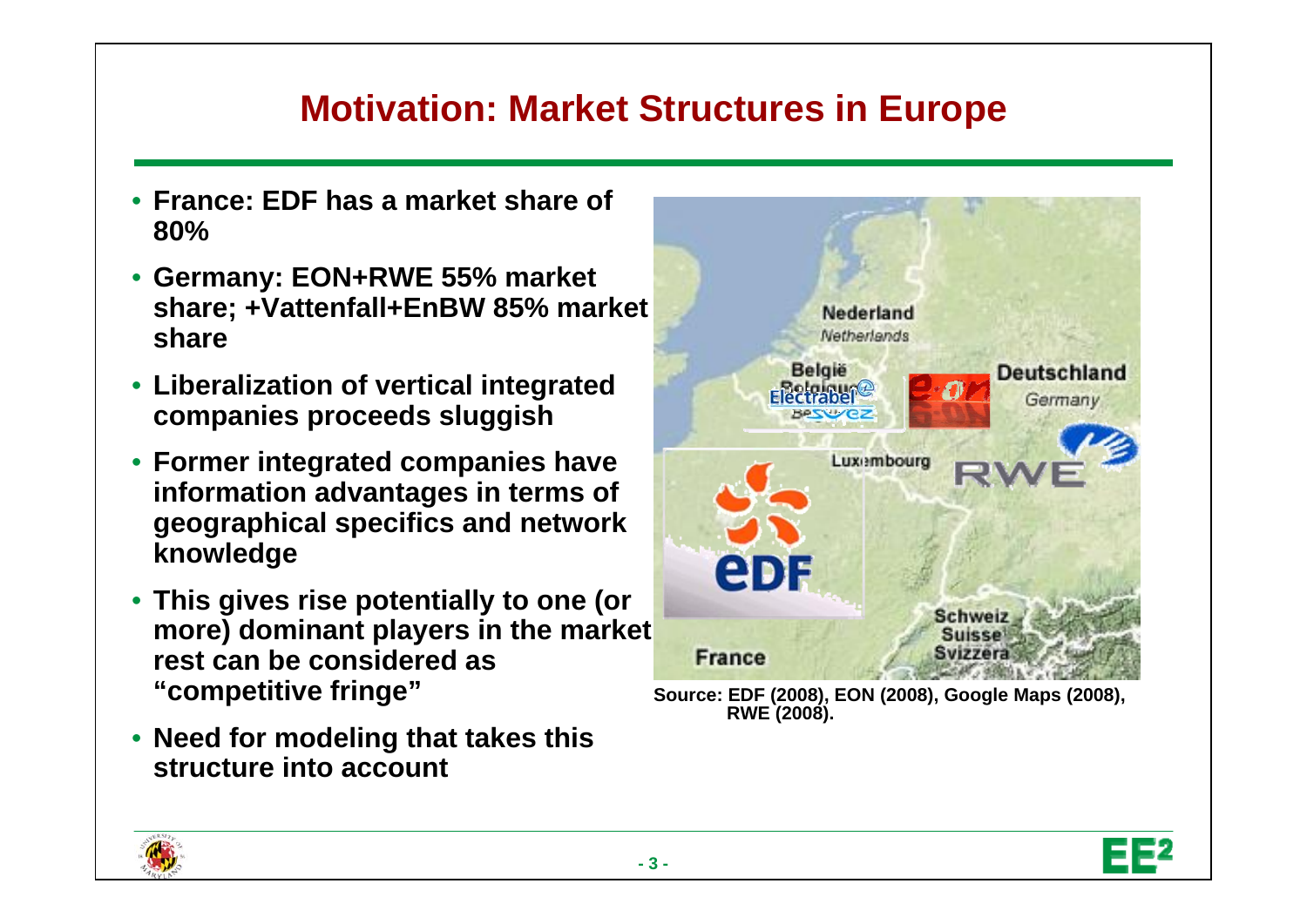# **Outline**

- 1. Structure of Electric Power Market in Europe
- 2. Brief Literature Review
- 3. Mathematical Formulation of Discretely-Constrained Mathematical Program with Equilibrium Constraints (DC-MPEC) for Power Market
- 4. Computational Results
- 5. Future Work

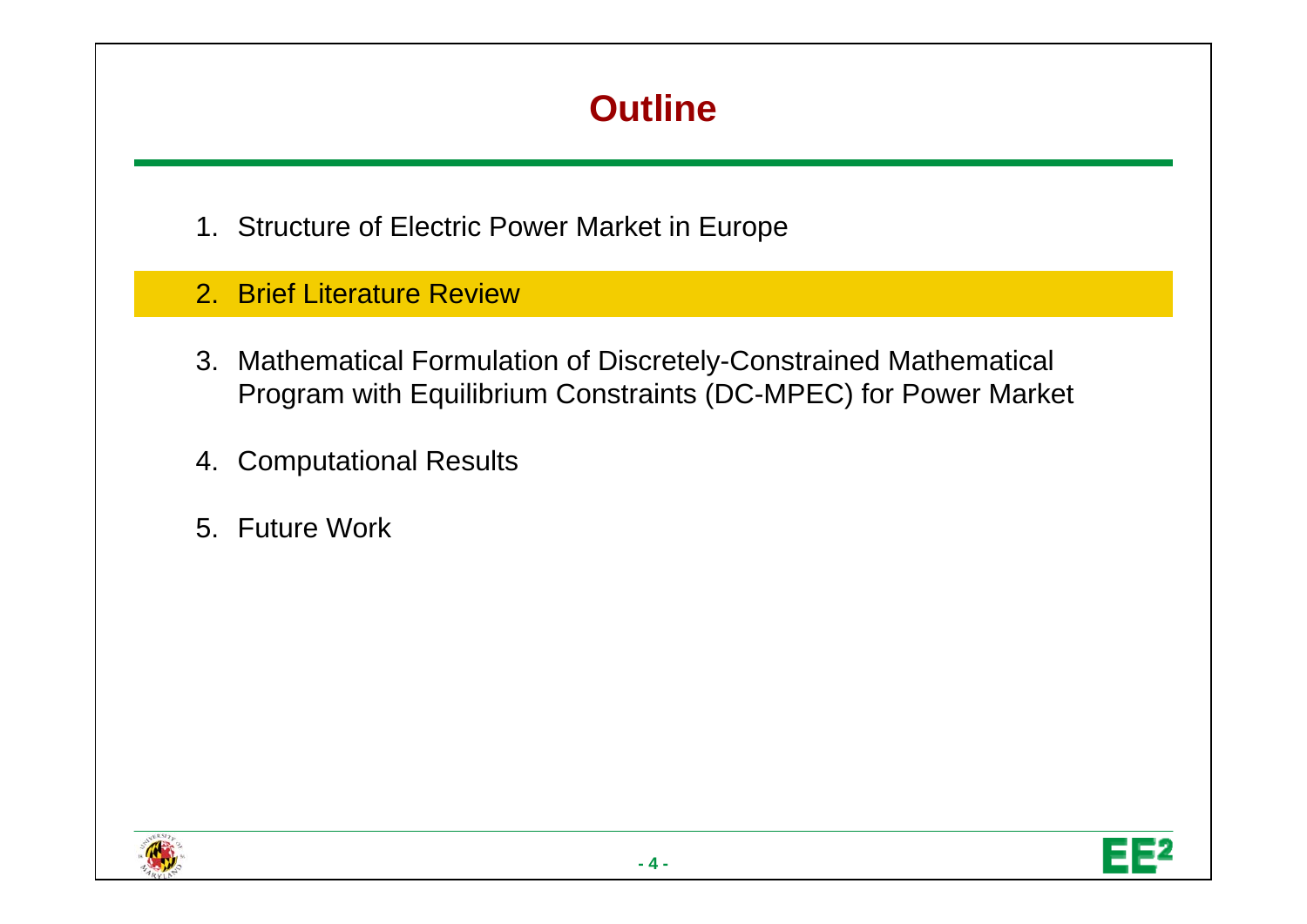# **Electricity Market Modeling Approaches**



**Source: Day et al. (2002), Görner et al. (2008), Kahn (1998), Smeers (1997), Ventosa et al. (2005).**

- $\bullet$ **Simulation models do not follow a single mathematical formulation**
- **For the rest: The type of competition mostly defines the resulting model** 
	- **Perfect vs. imperfect competition** Æ **Optimization vs. equilibrium models**
	- **One stage vs. two/three stages approach**
- $\bullet$  **Combining this with further characteristics of electricity markets can make models basically impossible to solve**
	- **Discrete variables (e.g., investments, start-up, unit commitment)**
	- **Stochastic modeling (e.g., stochastic demand, stochastic wind generation)**

 $\rightarrow$  **Current focus of research: Solving discretely-constrained equilibrium models** 



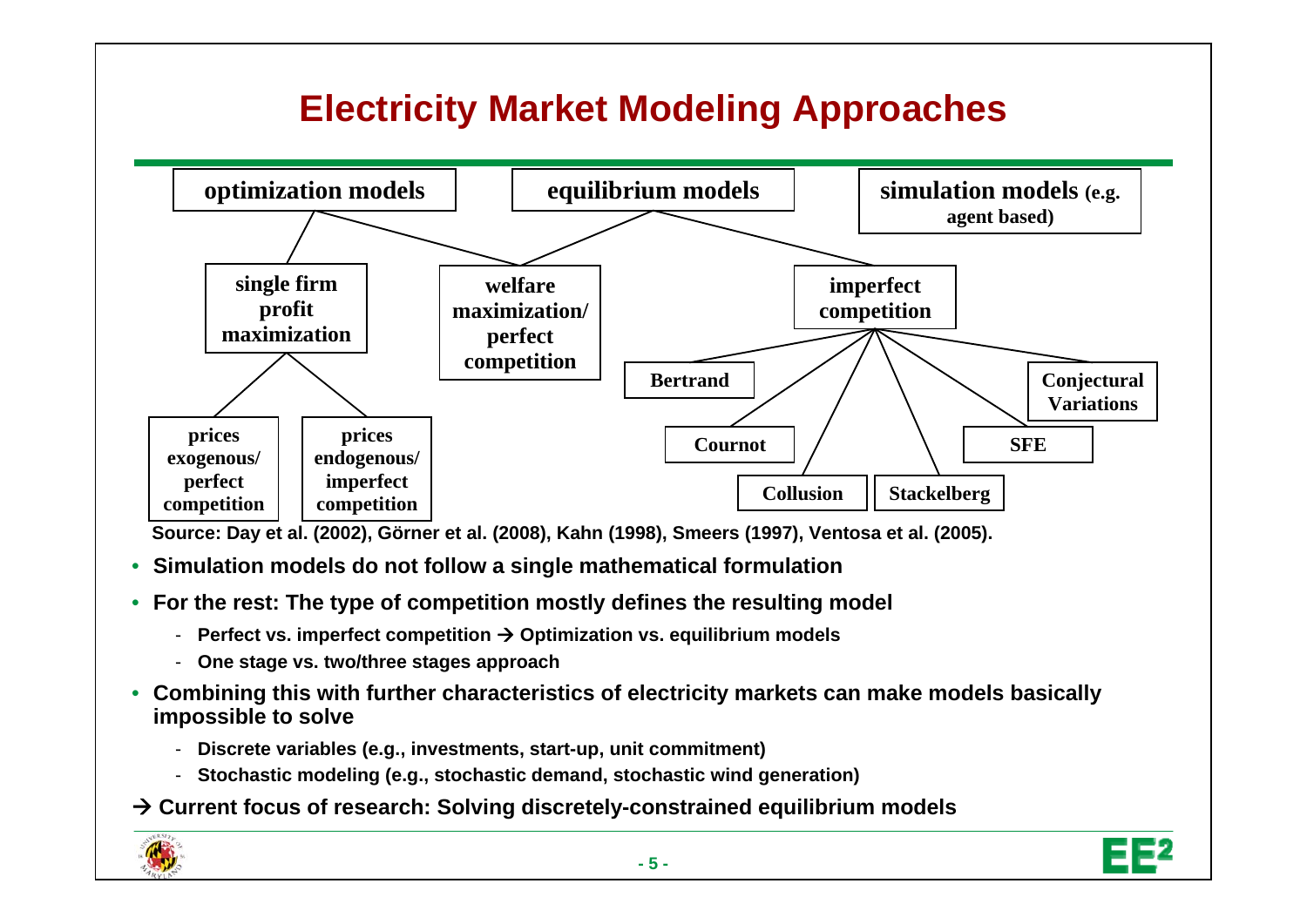# **Outline**

- 1. Structure of Electric Power Market in Europe
- 2. Literature Review
- 3. Mathematical Formulation
- 4. Computational Results
- 5. Future Work

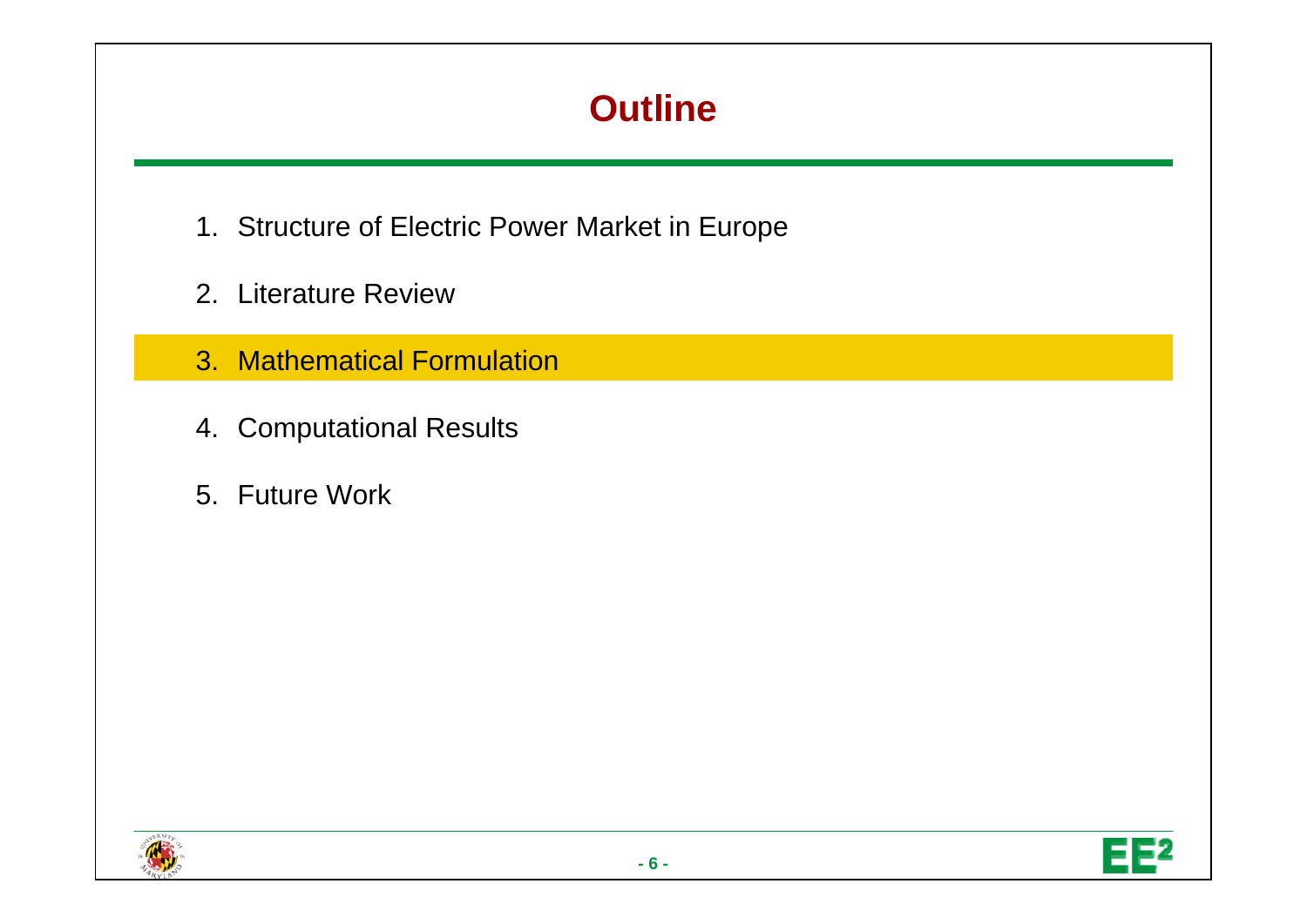### **General Problem Formulation-DC MPEC**

$$
\min_{x,y} \left\{ \left( \begin{array}{c} d_x \\ d_y \end{array} \right)^T \left( \begin{array}{c} x \\ y \end{array} \right) + \frac{1}{2} \left( \begin{array}{c} x \\ y \end{array} \right)^T \left( \begin{array}{c} M_{xx} & M_{xy} \\ M_{yx} & M_{yy} \end{array} \right) \left( \begin{array}{c} x \\ y \end{array} \right) \right\}
$$
  
\n
$$
s.t. \boxed{A_1y + B_1x = b_1 \choose (3)}
$$
\n
$$
A_2x = b_2 \ (3_2)
$$
\n
$$
A_3x \le b_3 \ (3_3)
$$
\n
$$
x_i \in Z_+, i = 1, ..., n_1
$$
\n
$$
x_i \in R, i = n_1 + 1, ..., n_1
$$
\n
$$
A_4y = b_4 \ (3_4)
$$
\n
$$
B_5y \le b_5 \ (3_5)
$$
\n
$$
y_2 \text{ free}, j = m_1 + 1, ..., m_1
$$
\n
$$
y \in S(x)
$$
\n
$$
y \in S(x)
$$
\n
$$
x = 1, ..., m_1
$$
\n
$$
y = 1, ..., m_1
$$
\n
$$
y = 1, ..., m_1
$$
\n
$$
y = 1, ..., m_1
$$
\n
$$
y = 1, ..., m_1
$$
\n
$$
y = 1, ..., m_1
$$
\n
$$
y = 1, ..., m_1
$$
\n
$$
y = 1, ..., m_1
$$
\n
$$
y = 1, ..., m_1
$$
\n
$$
y = 1, ..., m_1
$$
\n
$$
y = 1, ..., m_1
$$
\n
$$
y = 1, ..., m_1
$$
\n
$$
y = 1, ..., m_1
$$
\n
$$
y = 1, ..., m_1
$$
\n
$$
y = 1, ..., m_1
$$
\n
$$
y = 1, ..., m_1
$$
\n
$$
y = 1, ..., m_1
$$
\n
$$
y = 1, ..., m_1
$$
\n
$$
y = 1, ..., m_1
$$
\n<math display="</math>



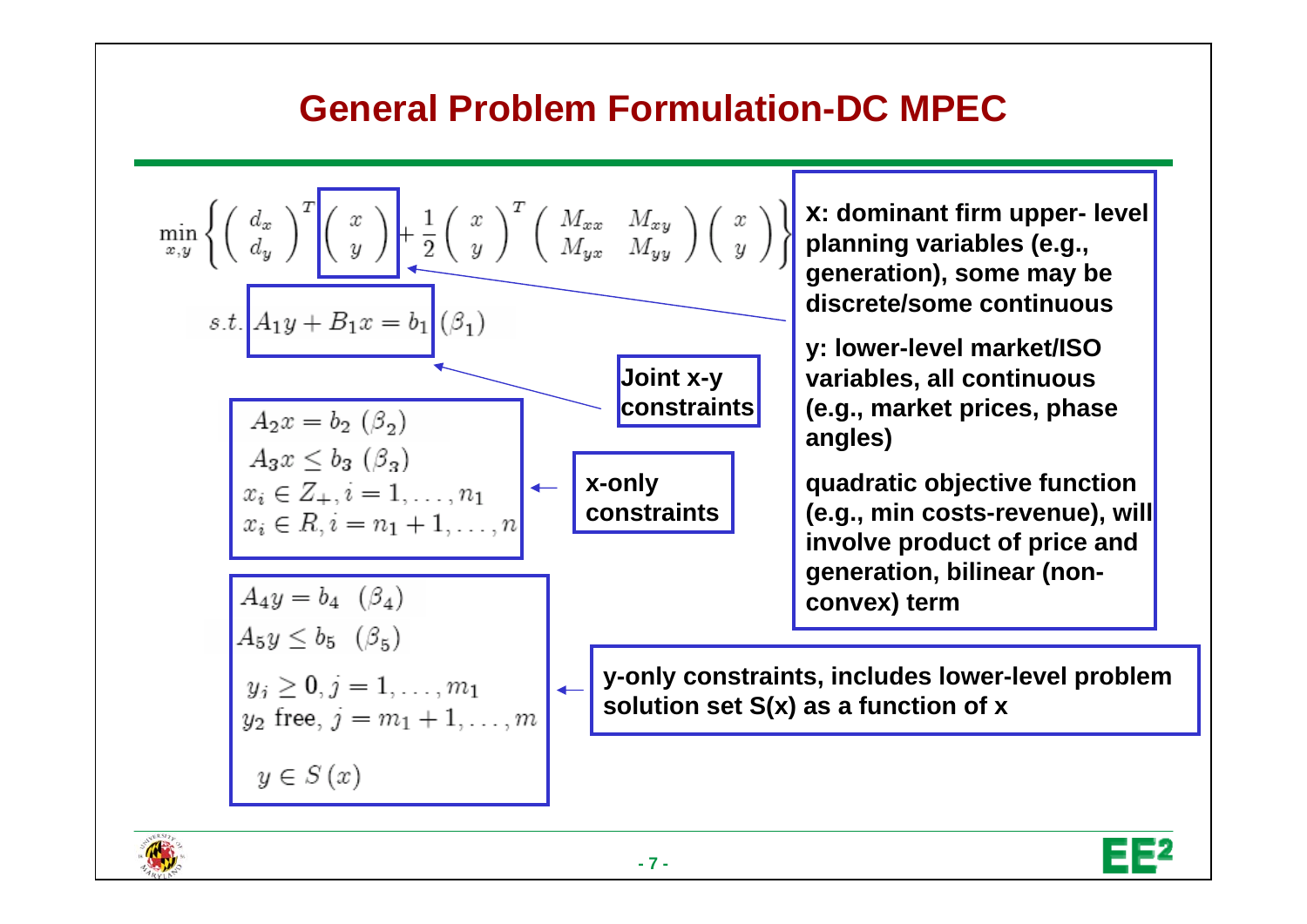#### **Disjunctive Constraints Lower-level problem as mixed complementarity problem relating to a market equilibrium Replacing perpendicular condition by disjunctive constraints** $y \in S(x)$  $0 \leq c_1(x) + M_{11}(x)y_1 + M_{12}(x)y_2 \leq Kr$ **Lower-level problem as Mixed Integer Problem** 0  $\le$   $y_1 \le K(1-r)$ <br>
0  $=$   $c_2(x) + M_{21}(x)y_1 + M_{22}(x)y_2$   $y_2$  free **K is a constantr is a vector of binary**   $r \in \{0,1\}$ **variables**



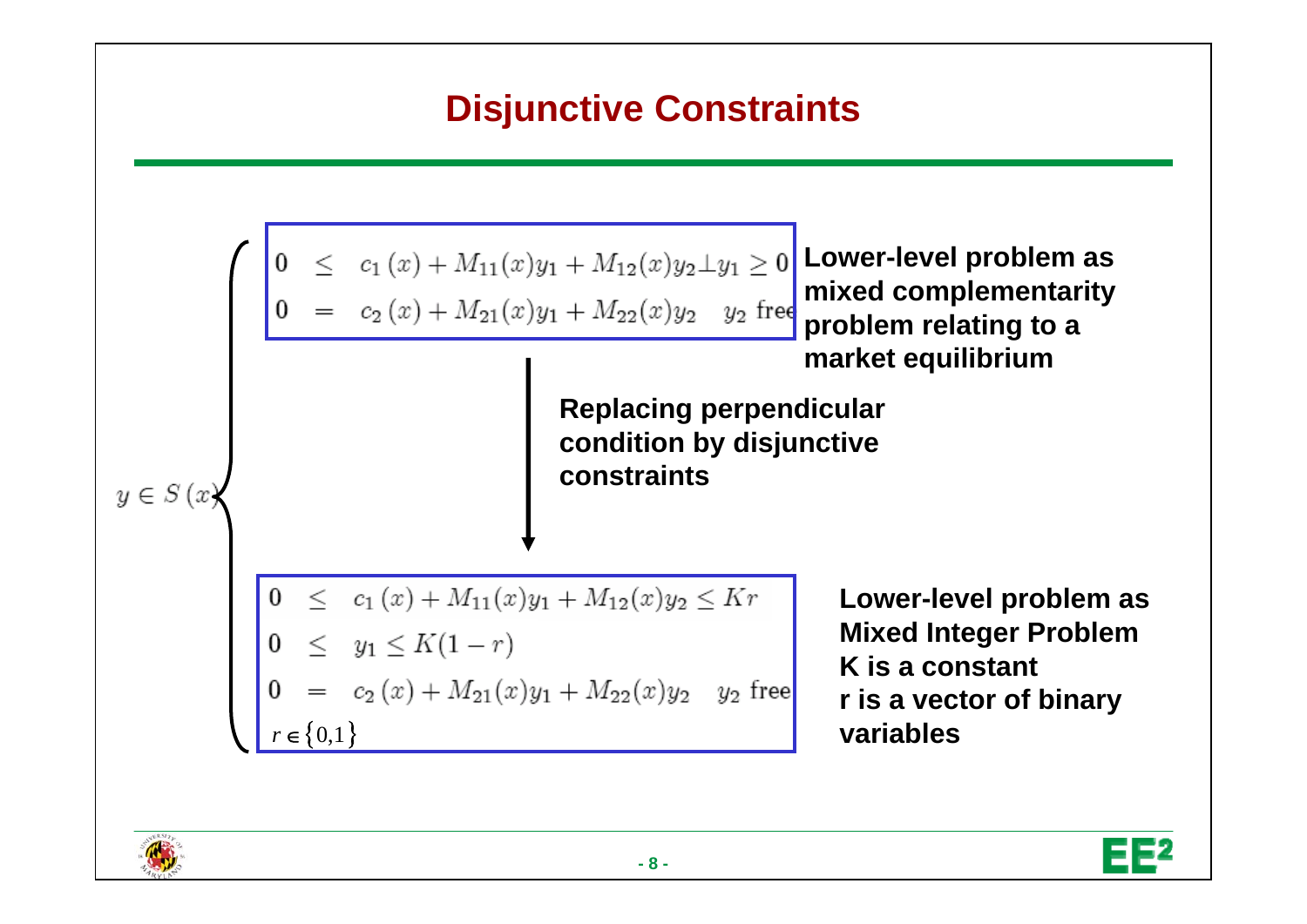# **Electricity Market Model I: Fundamental Idea**

- **Assumption: Stackelberg competition**
	- **Leader makes output decision**
	- **Follower decides taking the leaders decision for granted**
- **Leader: Strategic production company**
	- **Maximizes individual profit under maximum generation constraints and nonnegative production (upper-level problem)**
	- **Takes into account followers decisions (lower-level problem)**

#### • **Follower: ISO**

- **Maximizes social welfare**
- **Decides over the output decision of the competitive fringe**
- **Takes into account technical constraints such as maximum fringe generation, line flow, and energy balance constraints**

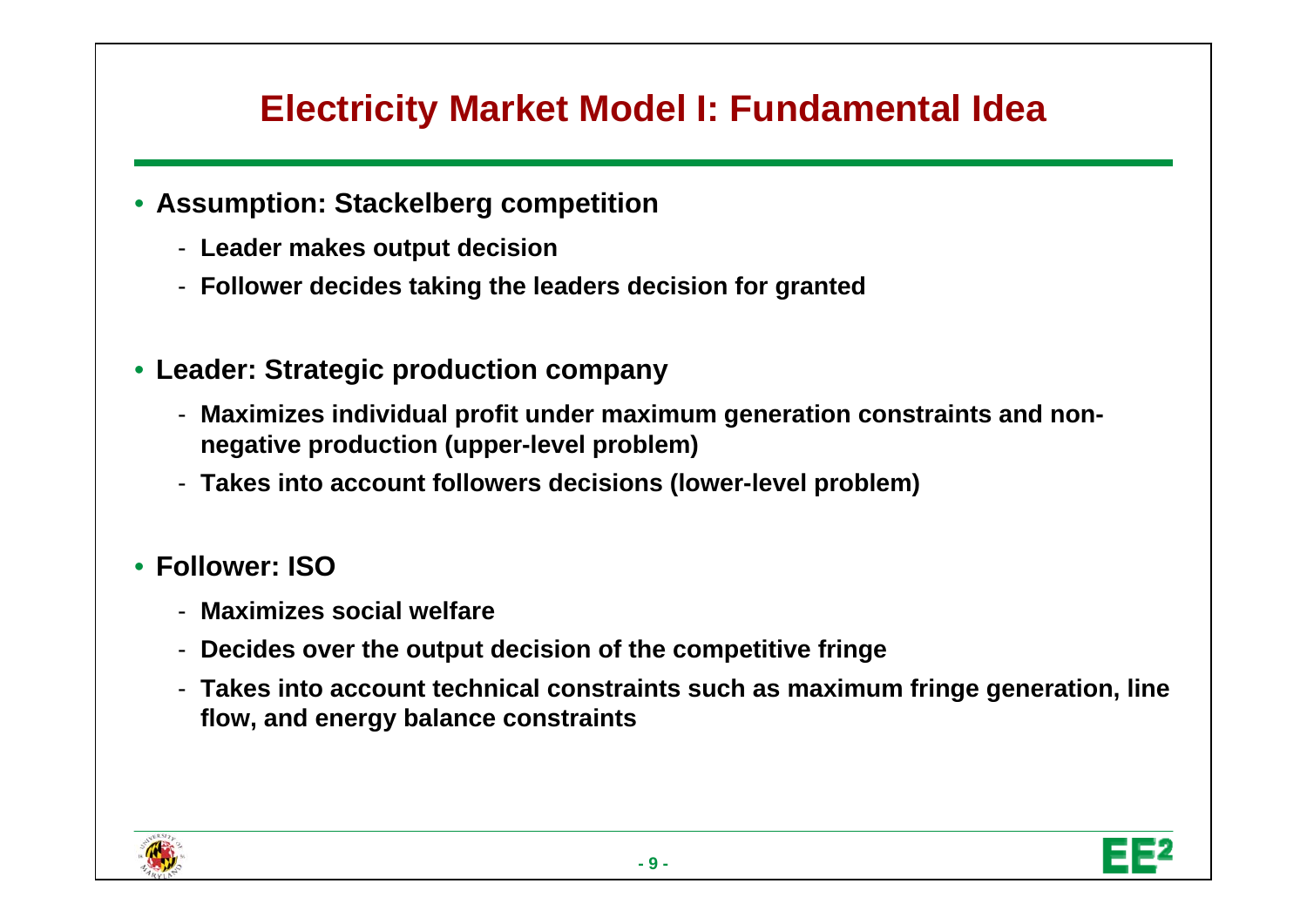# **Electricity Market Model II: ISO Problem**

$$
\min_{d_n g_{nfu}\delta_k} \left\{ \frac{\sum_{n} \left( -a_n d_n + \frac{b_n d_n^2}{2} \right) + \sum_{n} \sum_{j} \sum_{u} \left( g_{nfu} c_{nfu} \right)}{s.t. \left[ d_n + \sum_{k} \left( B_{nk} \delta_k \right) - \sum_{j} \sum_{u} g_{nfu} = 0, \forall n \right]} \right\} \text{ Welfare maximization}
$$
\n
$$
s.t. \underbrace{\left\{ d_n + \sum_{k} \left( B_{nk} \delta_k \right) - \sum_{j} \sum_{u} g_{nfu} = 0, \forall n \right\}}_{-lc_l + \sum_{k} \left( H_{lk} \delta_k \right) \leq 0, \forall l \left( \overline{\mu}_l \right)}
$$
\n
$$
\left\{ -\frac{c_l - \sum_{k} \left( H_{lk} \delta_k \right) \leq 0, \forall l \left( \underline{\mu}_l \right)}{s.t. \left( H_{lk} \delta_k \right) \leq 0, \forall n, f, u} \right\} \text{Line flow cap}
$$
\n
$$
\underbrace{\left\{ -\overline{g}_{nfu} + g_{nfu} \leq 0, \forall n, f, u \right\}}_{d_n \geq 0, \forall n} \text{Voltage angle 0 for slack}
$$
\n
$$
g_{nfu} \geq 0, \forall n, f, u
$$
\nNon-negative demand  
\nNon-negative production

 $→$  **KKT conditions for the lower-level problem are necessary and sufficient, they are S(x)**



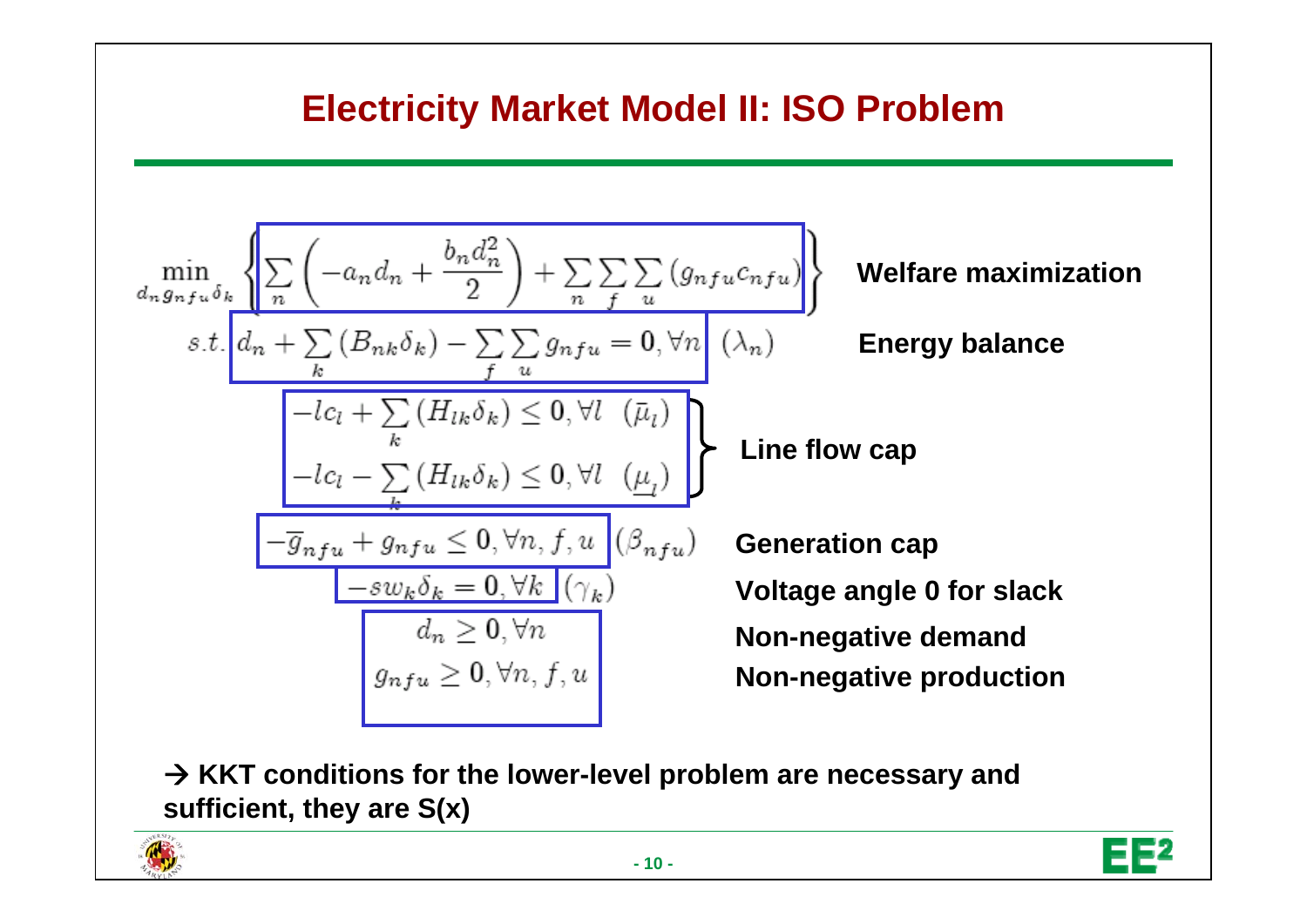#### **Electricity Market Model II: Overall MPEC**

| min                                                                                                       | $\left\{\sum\sum_{n\in\omega, \lambda_n} \left\{\sum\sum_{n\in\omega} (c_{nsu} - \lambda_n)g_{nsu}\right\}\right\}$ | Profit maximization |
|-----------------------------------------------------------------------------------------------------------|---------------------------------------------------------------------------------------------------------------------|---------------------|
| $s.t. g_{nsu} - \overline{g}_{nsu} \leq 0, \forall n, s, u$                                               | Leader's generation cap                                                                                             |                     |
| $0 \leq -a_n + b_n d_n + \lambda_n \perp d_n \geq 0, \forall n$                                           | Leader's generation cap                                                                                             |                     |
| $0 \leq c_{nju} - \lambda_n + \beta_{nju} \perp g_{nju} \geq 0, \forall n, j, u$                          | ("x-only constraints")                                                                                              |                     |
| $0 = \sum_{n} (B_{nk}\lambda_n) + \sum_{l} (H_{lk}\overline{\mu}_l) - \sum_{l} (H_{lk}\underline{\mu}_l)$ | [SO KKTs including<br>of otherwise                                                                                  |                     |
| $0 = d_n + \sum_{k} (B_{nk}\delta_k) - \sum_{j\in u} g_{nfu} = 0, \lambda_n \text{ (free)}, \forall n$    | ISO KKTs including<br>fringe firm j                                                                                 |                     |
| $0 \leq lc_l + \sum_{k} (H_{lk}\delta_k) \perp \underline{\mu}_l \geq 0, \forall l$                       | 150                                                                                                                 |                     |
| $0 \leq -g_{nju} + \overline{g}_{nju} \perp \beta_{nju} \geq 0, \forall n, j, u$                          | 160                                                                                                                 |                     |
| $0 \leq -g_{nju} + \overline{g}_{nju} \perp g_{nju} \geq 0, \forall n, j, u$                              | 17                                                                                                                  |                     |

\nProblem: Objective bilinear (price\*quantity)  $\rightarrow$  Non-convex mixed integer problem

\n11-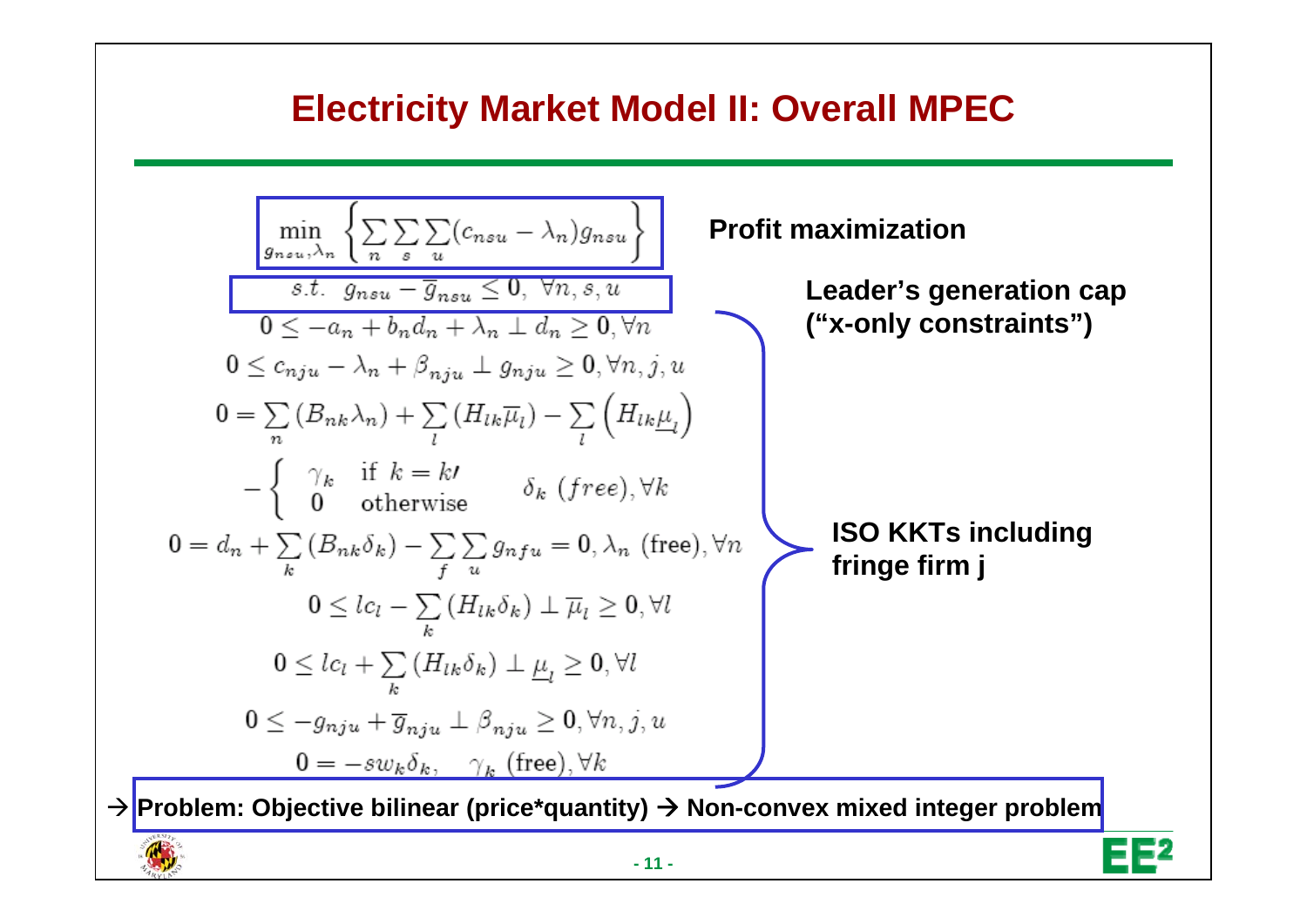# **Electricity Market Model III: MILP I**

 $\rightarrow$  Linearization of the objective function, bilinear term replaced by an



Æ **Parameterizing the output decisions of the strategic player**

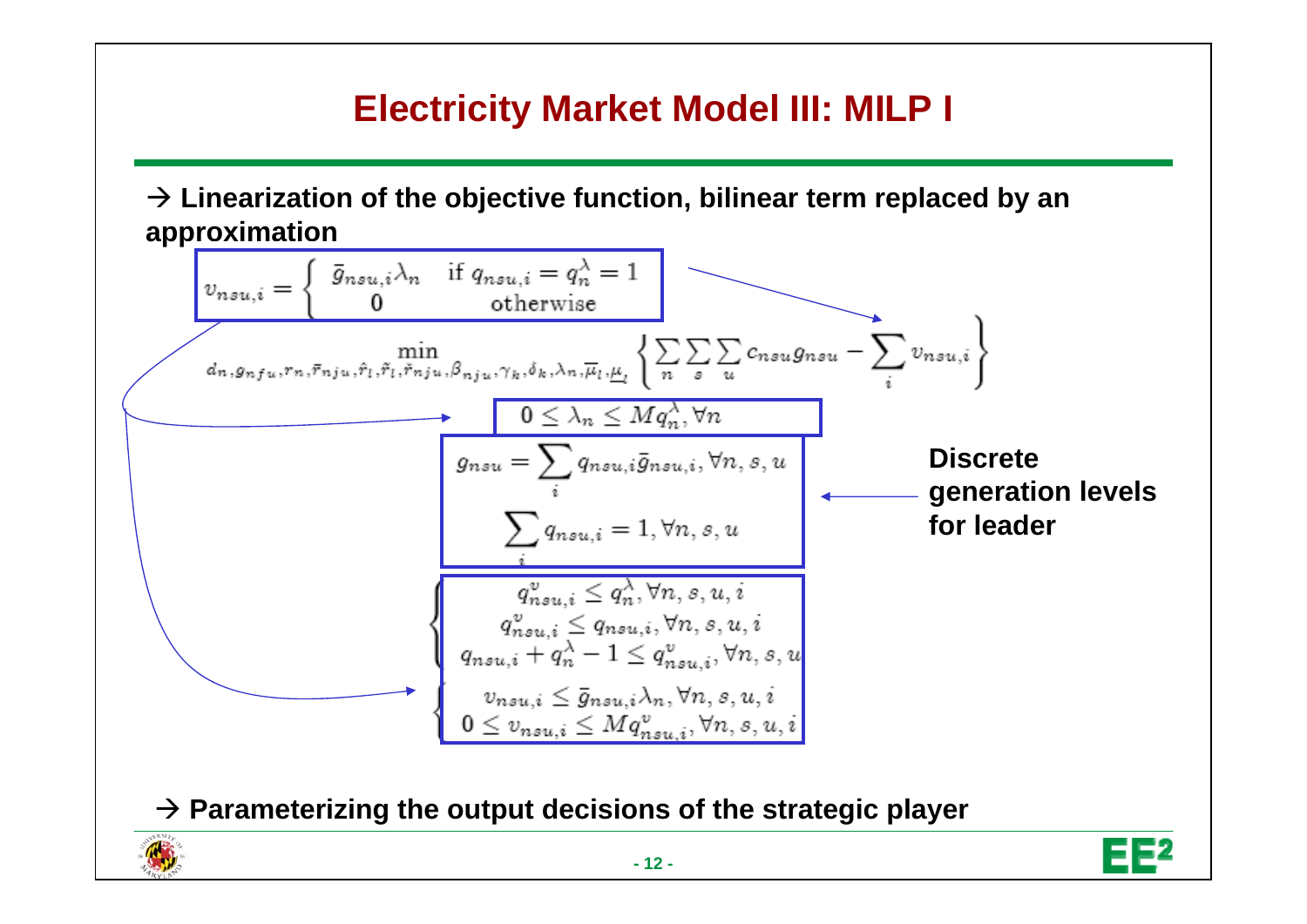#### **Electricity Market Model IV: MILP II**

$$
0 \leq -a_n + b_n d_n + \lambda_n \leq K r_n, \forall n
$$
  
\n
$$
0 \leq d_n \leq K(1 - r_n), \forall n
$$
  
\n
$$
0 \leq c_{nju} - \lambda_n + \beta_{nju} \leq \bar{K} \bar{r}_{nju}, \forall n, j, u
$$
  
\n
$$
0 \leq g_{nju} \leq \bar{K}(1 - \bar{r}_{nju}), \forall n, j, u
$$
  
\n
$$
0 = \sum_{n} (B_{nk} \lambda_n) + \sum_{l} (H_{lk} \overline{\mu}_l) - \sum_{l} (H_{lk} \underline{\mu}_l)
$$
  
\n
$$
-\begin{cases} \gamma_k & \text{if } k = k! \\ 0 & \text{otherwise} \end{cases} \delta_k \text{ (free), } \forall k
$$
  
\n
$$
0 = d_n + \sum_{k} (B_{nk} \delta_k) - \sum_{j} \sum_{u} g_{nfu}, \lambda_n \text{ (free), } \forall n
$$
  
\n
$$
0 \leq lc_l - \sum_{k} (H_{lk} \delta_k) \leq \hat{K} \hat{r}_l, \forall l
$$
  
\n
$$
0 \leq \overline{\mu}_l \leq \hat{K}(1 - \hat{r}_l), \forall l
$$
  
\n
$$
0 \leq \mu_l \leq \tilde{K}(1 - \hat{r}_l), \forall l
$$
  
\n
$$
0 \leq \mu_l \leq \tilde{K}(1 - \tilde{r}_l), \forall l
$$
  
\n
$$
0 \leq \beta_{nju} + \overline{g}_{nju} \leq \check{K} \tilde{r}_{nju}, \forall n, j, u
$$
  
\n
$$
0 \leq \beta_{nju} \leq \check{K}(1 - \tilde{r}_{nju}), \forall n, j, u
$$
  
\n
$$
0 = -s w_k \delta_k, \quad \gamma_k \text{ (free), } \forall k
$$

 $r_n, \bar{r}_{nju}, \hat{r}_l, \tilde{r}_l, \check{r}_{nju}, q_{nsu,i}, q_n^{\lambda} \in \{0,1\}, \forall n, s, u, i, j$ 

 $q_{nsui}^v \in [0,1], \forall n, s, u, i$ 

**Replacing ISO KKT conditions by disjunctive constraints yields a mixed integer linear problem (MILP)**



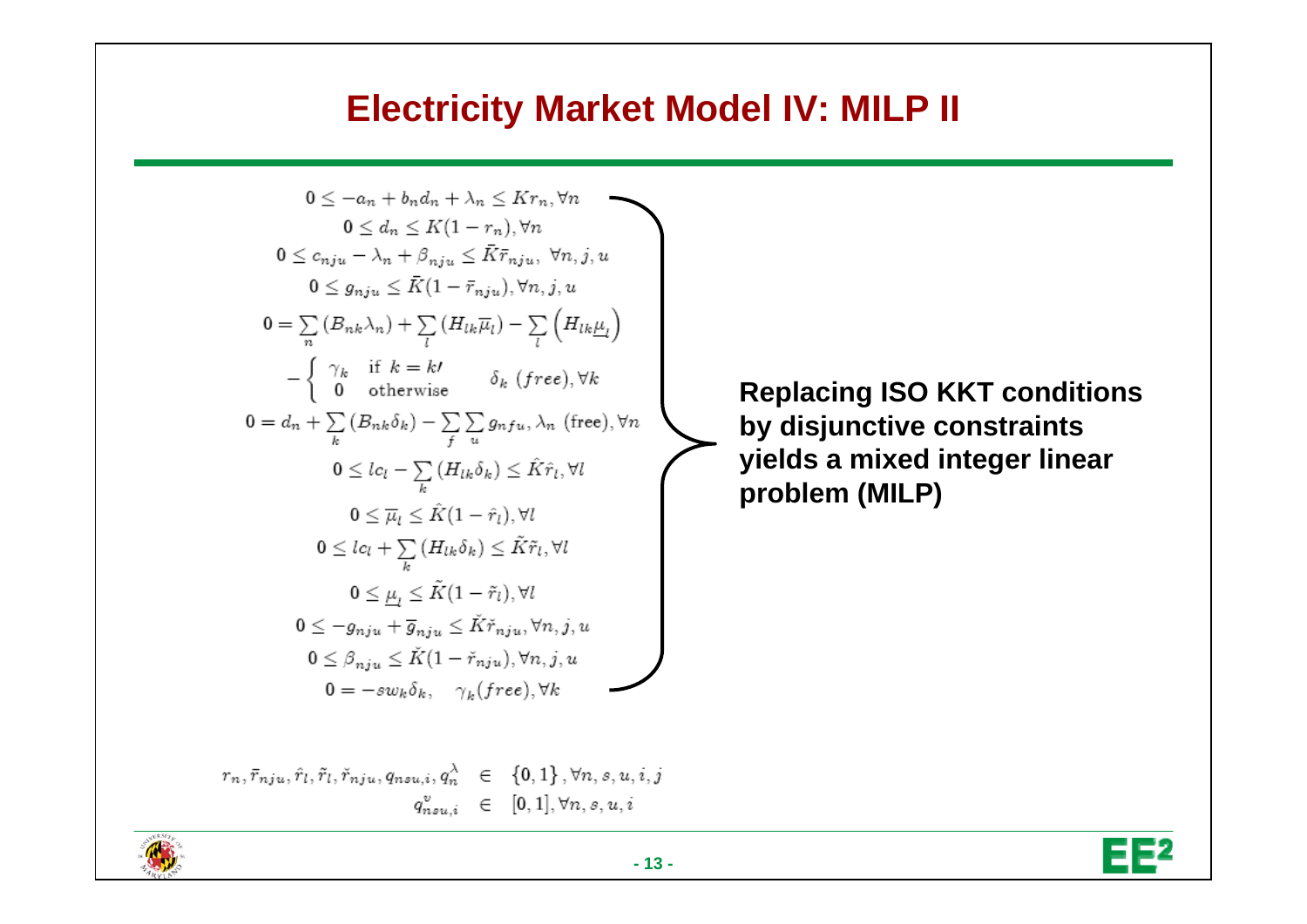# **Outline**

- 1. Structure of Electric Power Market in Europe
- 2. Literature Review
- 3. Mathematical Formulation
- 4. Computational Results
- 5. Future Work



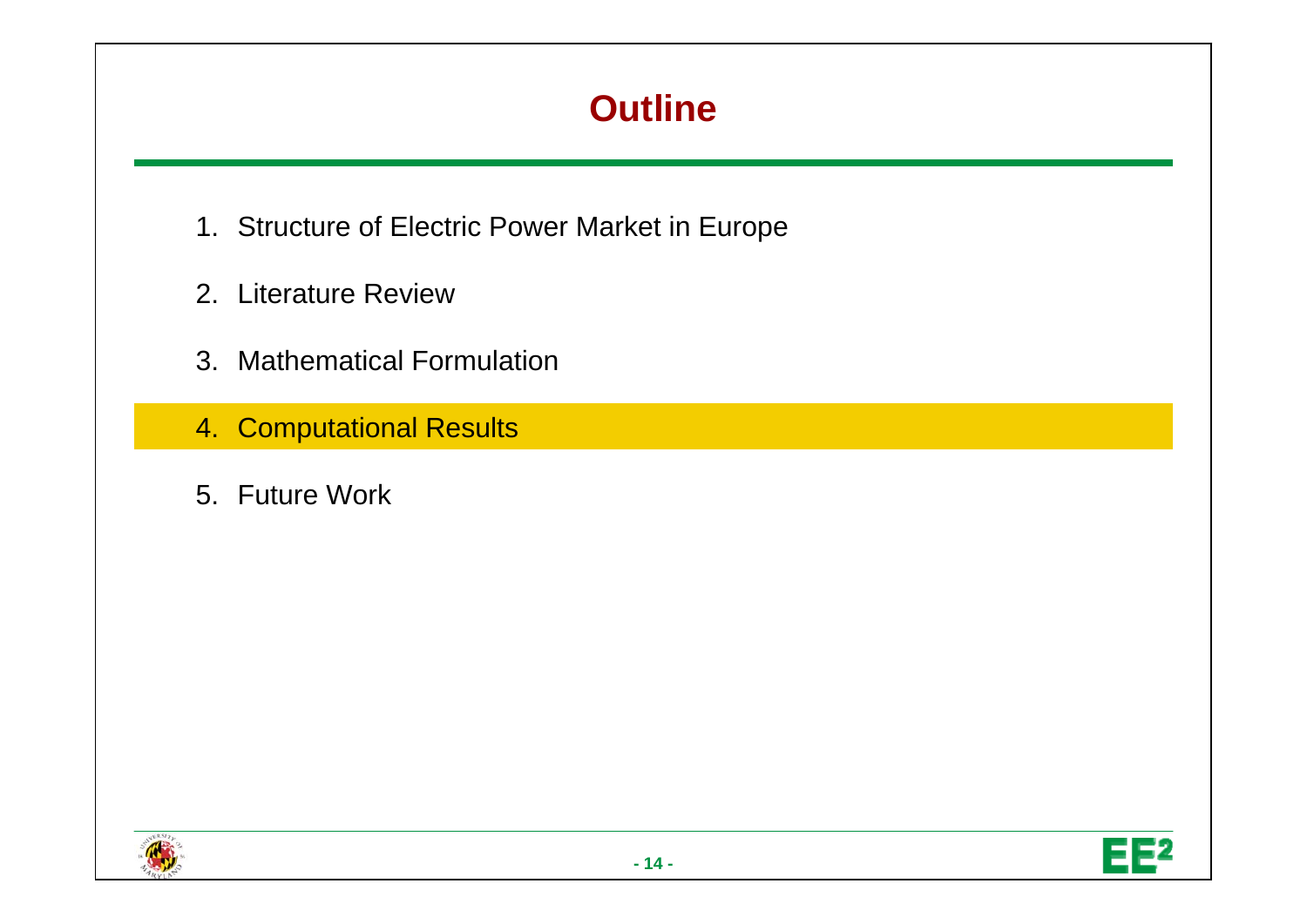## **Three-Node Network I**

- **First test for the model**
- **Simple input data** 
	- **Displayed in the yellow boxes on the next slides**
- **Easy plausibility check of the results**
	- **Displayed in the green boxes on the next slides**

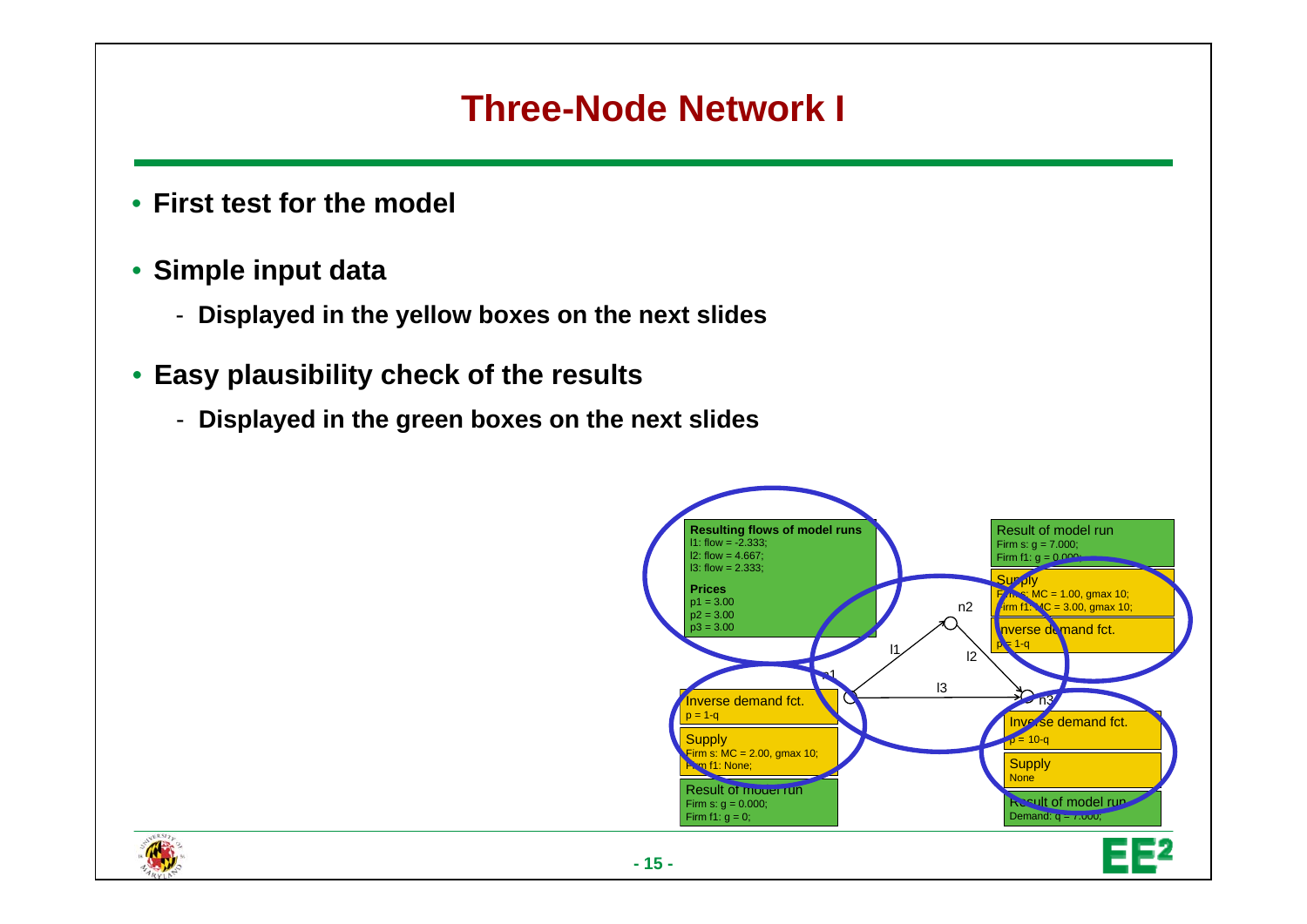# **Three-Node Network II**



**- 16 -**



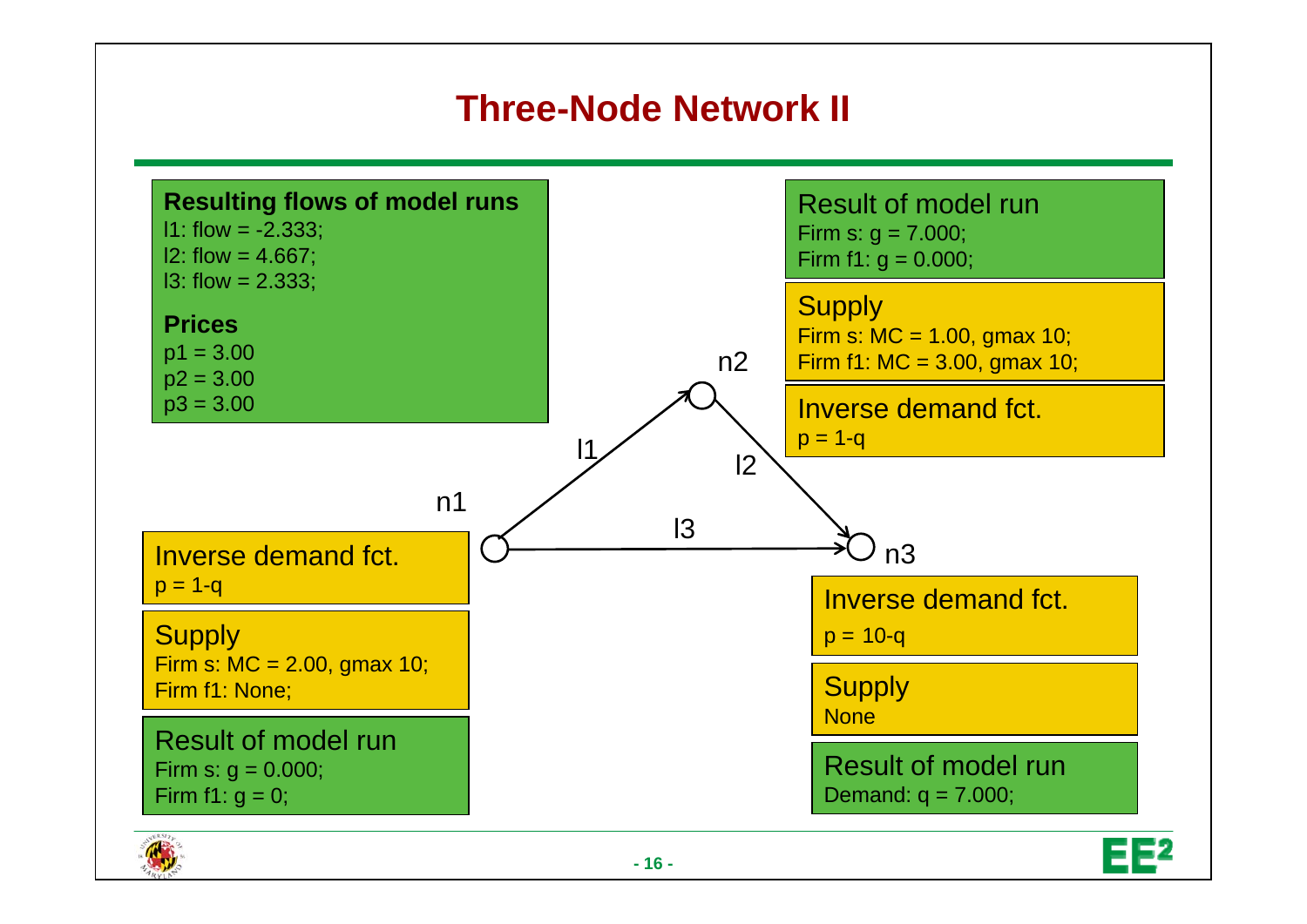# **Three-Node Network III**



**- 17 -**

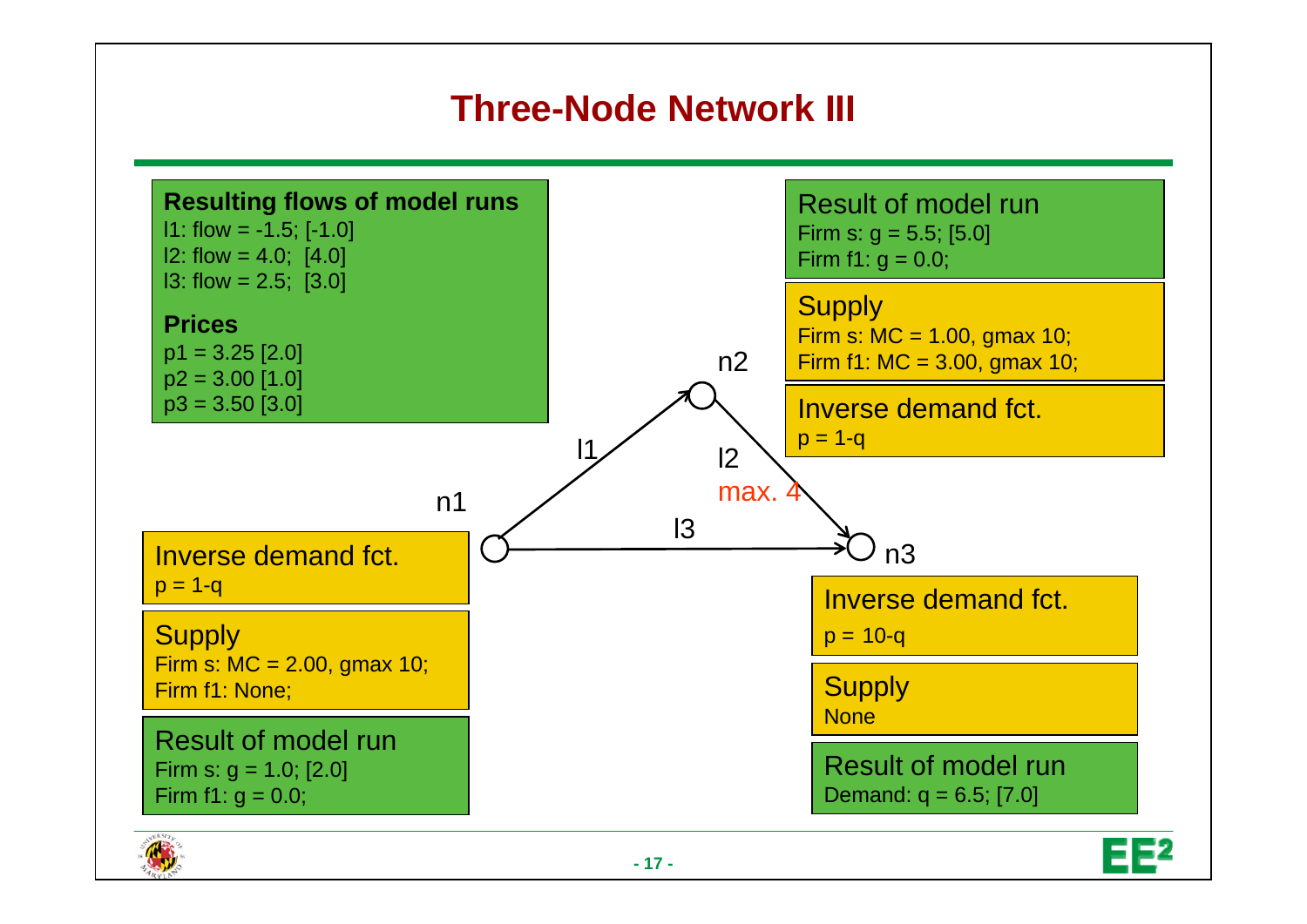#### **Fifteen-Node Network: Structure** $\bullet$  $n7$ The Netherlands 16  $n8$  $n4$ /17 18, Belgium  $n<sub>5</sub>$  $(111)$ 125 12  $\vert 4$ Ί۹  $\boldsymbol{0}$  $\frac{110}{\frac{\text{Flectrabel}^2}{112}}$ n9  $126$  $113$ Germany  $n1$ **13**  $n12$ **И4 I16**  $127$ 5 R)  $121$  $n13)$  $117$  $L28$ eDF  $n10$  $122$  $15$  $123$ n<sub>14</sub> 120  $n2$  $118$  $n11$  $124$ France  $\sqrt{19}$ n15  $\widehat{\phantom{a}}$ EE<sup>2</sup> **- 18 -**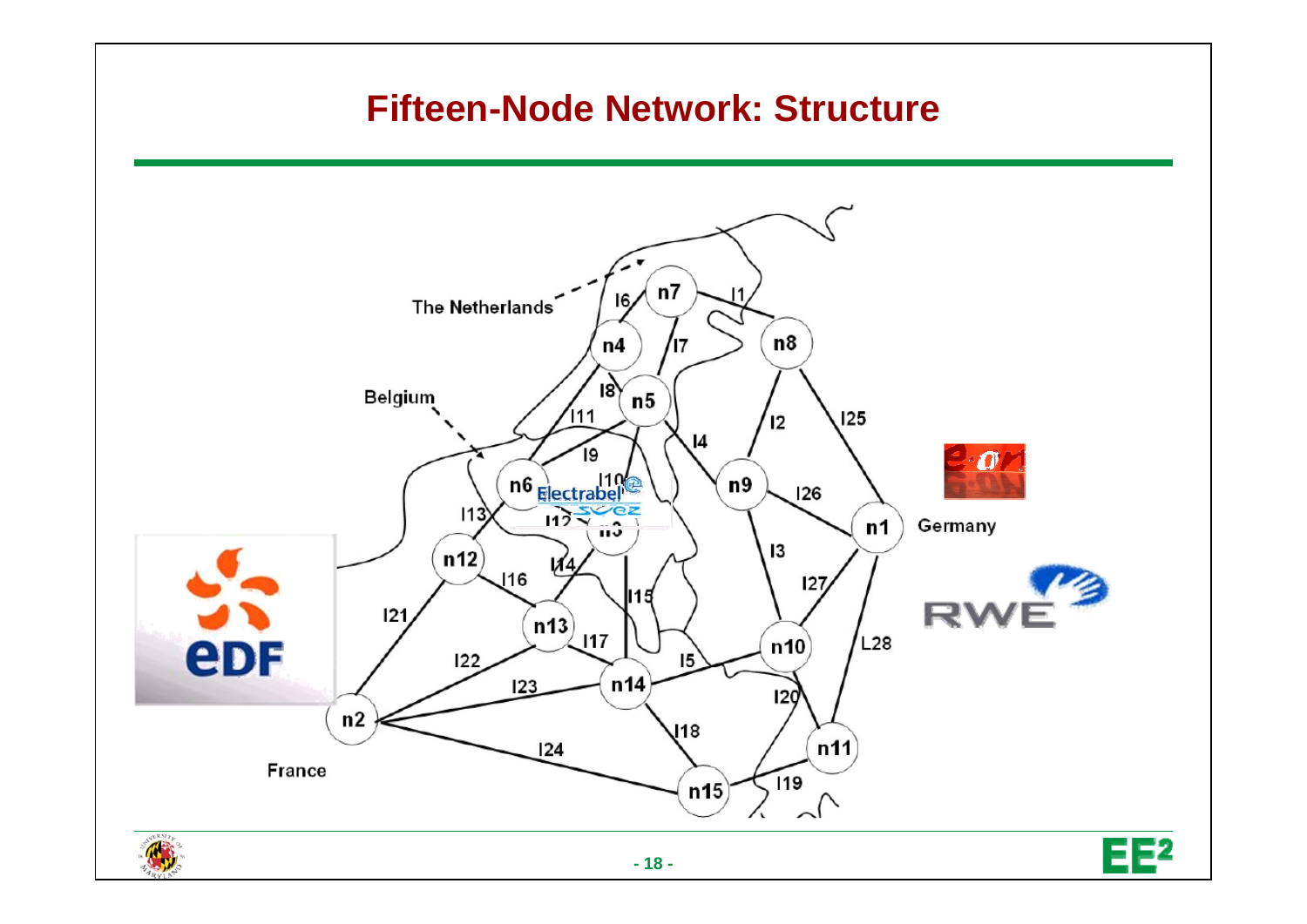#### **Fifteen-Node Network: Results I**

|                         | $\operatorname{\mathrm{\mathbf{Test}}}$ | EDF   |
|-------------------------|-----------------------------------------|-------|
|                         | comp                                    | strat |
| $g_{n2EDFu1}[MWh]$      | 54209                                   | 31000 |
| $g_{n2EDFu7}[MWh]$      | 12000                                   | 14000 |
| $d_{n1}$ [ <i>MWh</i> ] | 61867                                   | 61867 |
| $d_{n2}$ [ <i>MWh</i> ] | 63000                                   | 48745 |
| $d_{n3}$ [ <i>MWh</i> ] | 3500                                    | 3200  |
| $d_{n4}[MWh]$           | 5250                                    | 5250  |
| $d_{n5}$ [ <i>MWh</i> ] | 4534                                    | 4640  |
| $d_{n6}$ [ <i>MWh</i> ] | 2133                                    | 2000  |
| $d_{n7}$ [ <i>MWh</i> ] | 2716                                    | 2720  |

- **We compare perfect competition (comp) to an imperfect competition (strat) run**
- **It can be shown that under strategic behavior, the player produces less than in the competitive run**
- **Why?** Æ **Next slide**



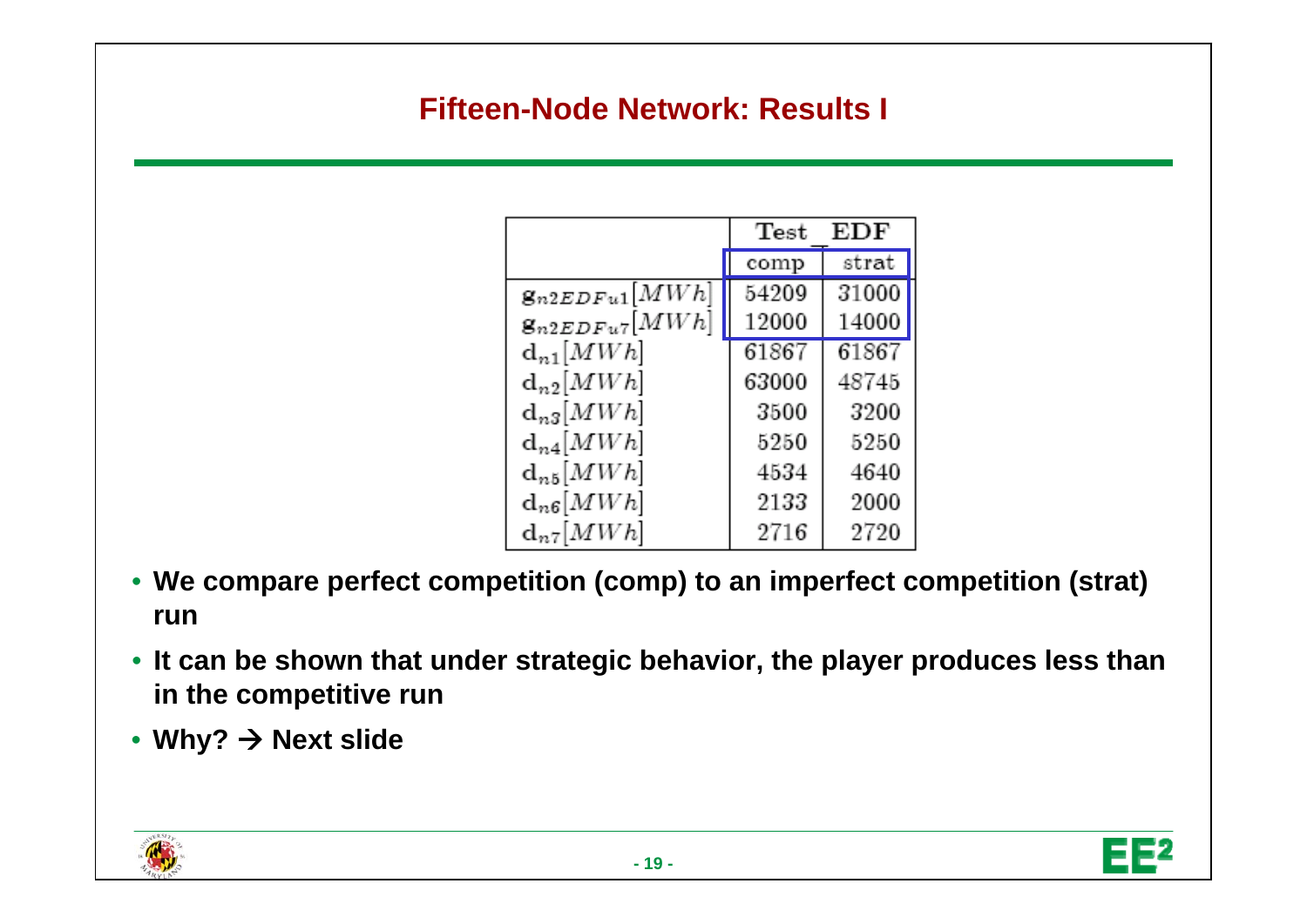## **Fifteen-Node Network: Results II**

|                                 | EDF<br>Test |       |  |
|---------------------------------|-------------|-------|--|
|                                 | comp        | strat |  |
| $\textbf{price}_{n1}[\in]MWh]$  | 22.0        | 22.0  |  |
| $\textbf{price}_{n2}[\in]MMWh]$ | 10.0        | 41.7  |  |
| $\textbf{price}_{n3}[\in]MWh]$  | 10.0        | 22.0  |  |
| $\textbf{price}_{n4}[\in]MWh]$  | 45.0        | 45.0  |  |
| $\textbf{price}_{n5}[\in]MMWh]$ | 59.3        | 57.2  |  |
| $\textbf{price}_{n6}[\in]MWh]$  | 22.0        | 30.0  |  |
| $\textbf{price}_{n7}[\in]MWh]$  | 41.3        | 41.2  |  |

|                                 |       | Test EDF |
|---------------------------------|-------|----------|
| <b>Profit Leader</b> $[k \in ]$ | comp  | 140      |
|                                 | strat | 1565     |
| <b>Profit Fringe</b> $[k \in ]$ | comp  | 483      |
|                                 | strat | 547      |

- **Because the player can influence the prices at nodes where it is profitable for him**
- **in order to maximize individual profits**



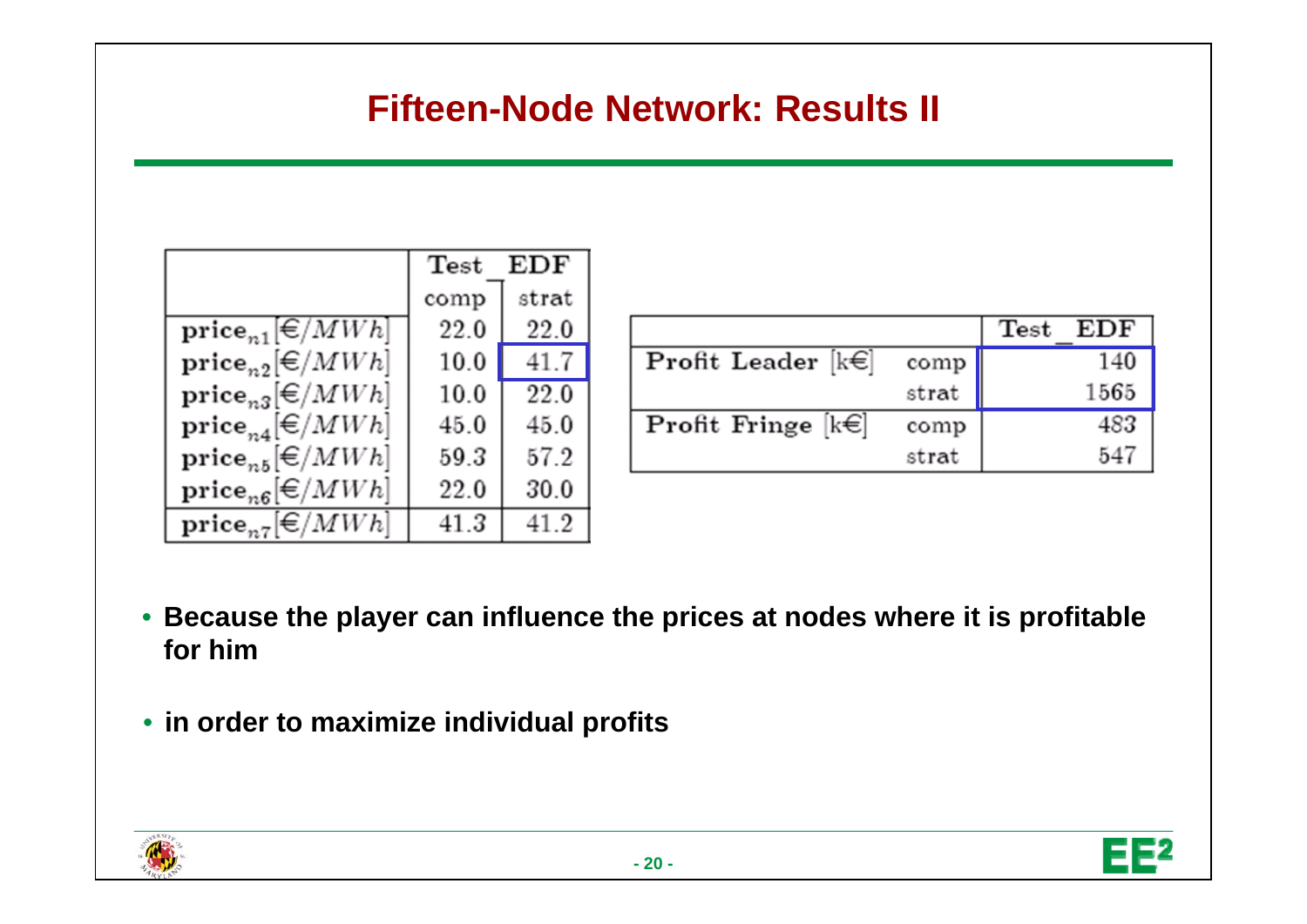# **Fifteen-Node Network: Results III**

|         | Test EDF |                                                       |  |  |
|---------|----------|-------------------------------------------------------|--|--|
| Problem | comp     | 582 continuous variabes<br>0 discrete variables       |  |  |
| size    | strat    | 22029 continuous variables<br>7406 discrete variables |  |  |

|                             | <b>Test EDF</b> | <b>Tests 3nodes</b> |
|-----------------------------|-----------------|---------------------|
| <b>Computation</b><br>times | 21 hours        | 15-33 seconds       |

- **Problem size increases dramatically for strategic behavior runs**
- **The size depends on the number of discrete production choice possibilities**
- **The computation times is long but varies depending on the possible discrete choices**



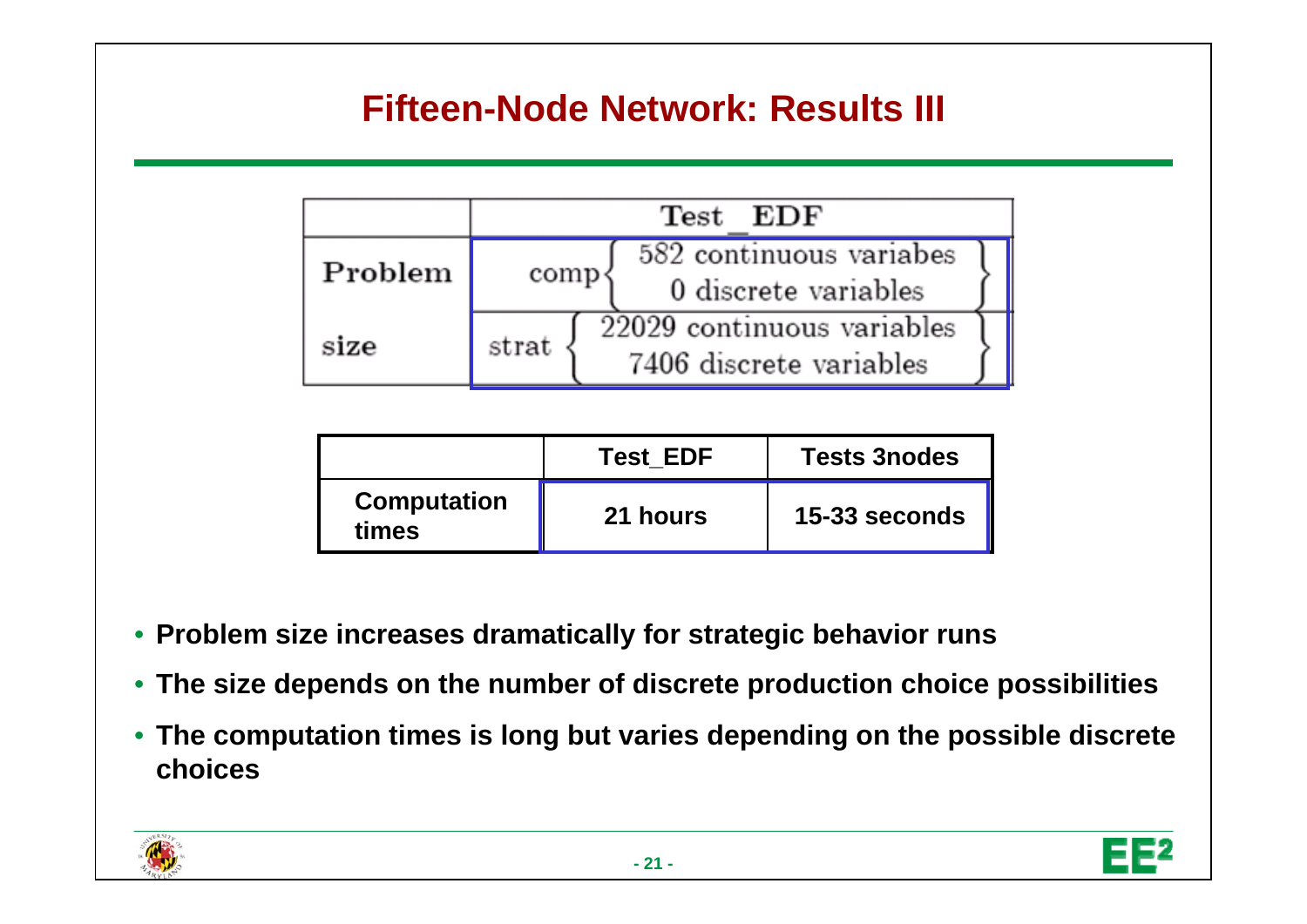# **Outline**

- 1. Structure of Electric Power Market in Europe
- 2. Literature Review
- 3. Mathematical Formulation
- 4. Computational Results
- 5. Future Work



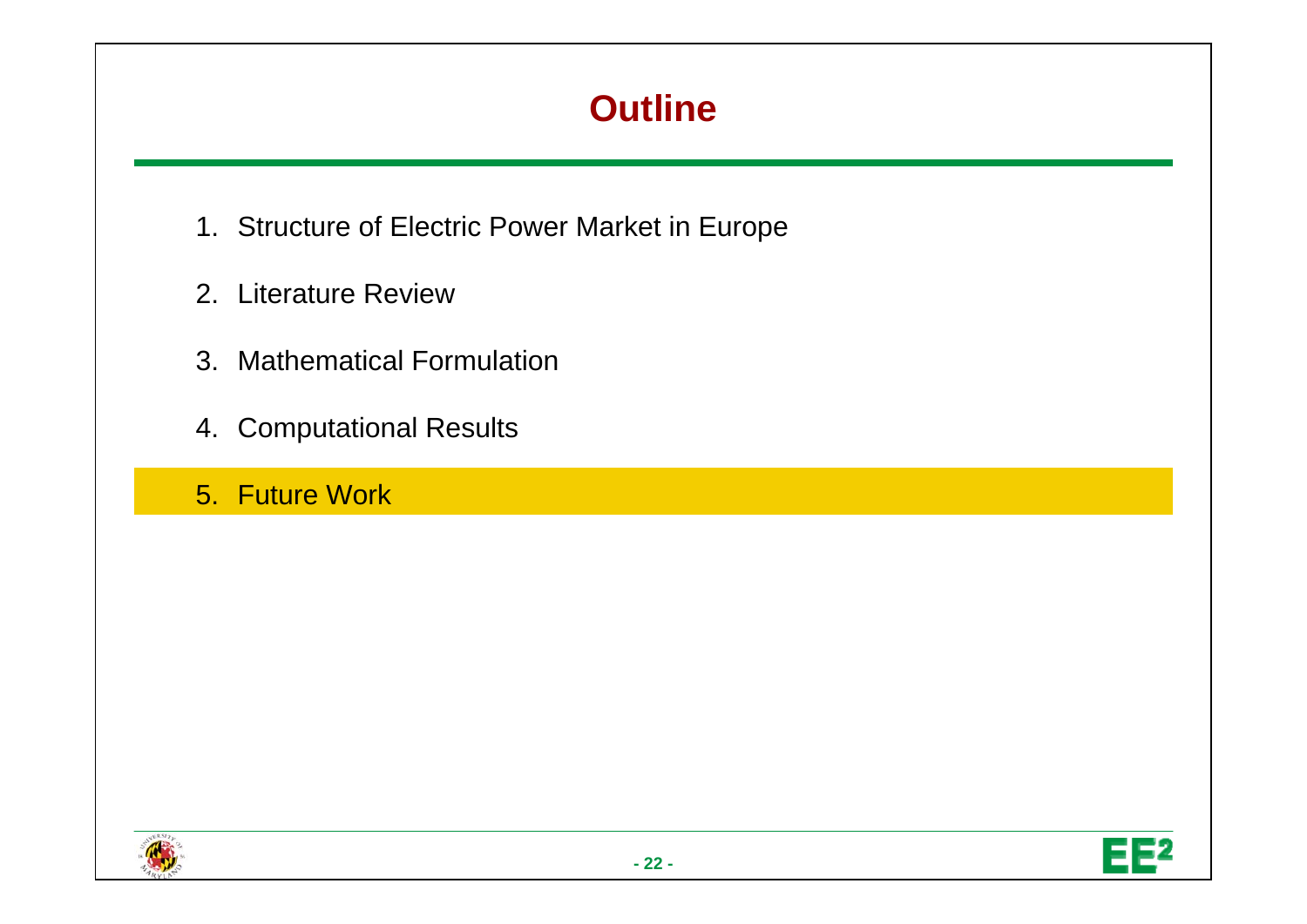# **Future Work**

- Speeding up the solution of the DC-MPEC expressed as a mixed-integer program
	- When RWE was the leader, solution time was 4 minutes
	- When EDF was the leader, solution time was 21 hours! (presumably due to the fact that EDF had too many choices for how to generate power)
	- Need to add cuts to reduced search procedure time
- Consideration of when the lower-level problem can also have integer variables
	- For example, ISO or competitive fringe go/no decisions to make
	- May use a variant of Benders decomposition to solve this (Gabriel et al., 2007)
- $\bullet$ Consideration of "n-1" problem for network resilience
- Additional discrete variables
	- Investment decisions
	- Unit commitment decisions

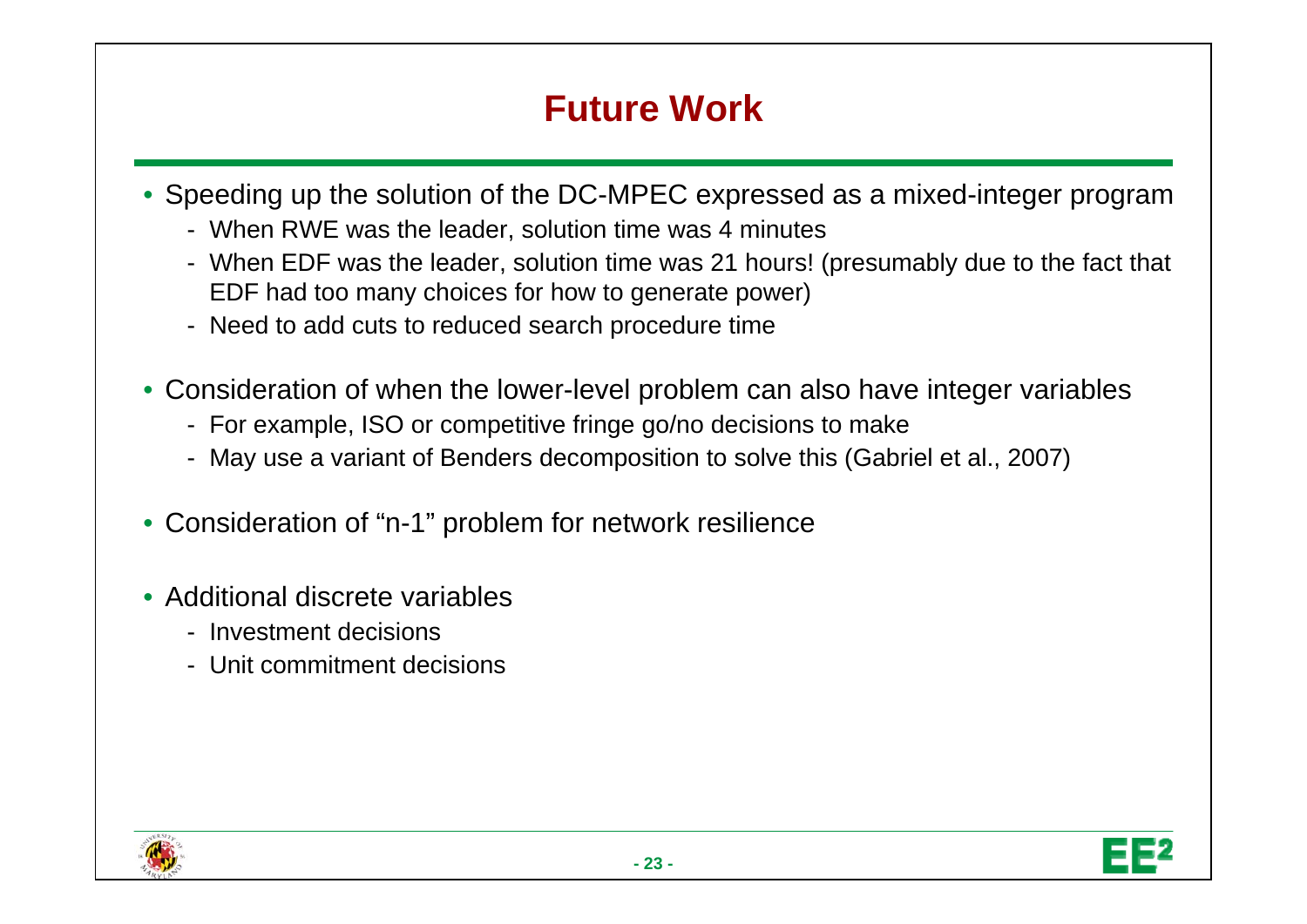# **References (Selected)**

- M. Anitescu, On Solving Mathematical Programs with Complementarity Constraints as Nonlinear Programs. Preprint ANL/MCS-P864-1200, MCS Division, Argonne National Laboratory, Argonne, IL, USA, 2000.
- W.F. Bialas and M.H. Karwan, Two-Level Linear Programming, Management Science, 30(8), 1004-1020, 1984.
- Y. Chen, B.F. Hobbs, S. Ley¤er, T.S. Munson, Leader-Follower Equilibria for Electric Power and NOx Allowances Markets, Preprint ANL/MCS-P1191-0804, Mathematics and Computer Science Division, Argonne National Laboratory, Argonne, IL<br>USA 60439, 2004.
- O. Daxhelet, Y. Smeers, Variational Inequality Models of Restructured Electric Systems, in: M.C. Ferris, O.L. Mangasarian, J.-S. Pang (eds.), Applications and Algorithms of Complementarity, Kluwer, Dordrech, 2001.
- C.J. Day, B.F. Hobbs, J.-S- Pang, Oligopolistic Competition in Power Networks: A Conjectured Supply Function Approach, IEEE Transactions on Power Systems, 17 (3), 597-607, 2002.
- S.P. Dirkse, M.C. Ferris, A. Meerhaus, Mathematical Programs with Equilibrium Constraints: Automatic Reformulation and Solution via Constraint Optimization. Technical Report NA-02/11. Oxford University Computing laboratory, July, 2002.
- S.A. Gabriel, Y.Shim, A.J. Conejo, S. de la Torre, R. Garcia-Bertrand, A Benders Decomposition Method for Discretely-Constrained Mathematical Programs with Equilibrium Constraints with Applications in Energy, in review, October 2007.
- M. Görner, T. Hahnemann, T. Heß, H. Weigt, Electricity Transmission Modeling Economic Impact of Technical Characteristics,
- B.F. Hobbs, C.B. Metzler, J.-S. Pang, Strategic gaming analysis for electric power systems: an MPEC approach, IEEE<br>Transactions on Power Systems,15 (2), 638-645, 2000.
- X. Hu, D. Ralph, Using EPECs to Model Bilevel Games in Restructured Electricity Markets with Locational Prices, Operations Research, 55 (5), pp. 809-827, 2007.
- E. P. Kahn: Numerical Techniques for Analyzing Market Power in Electricity. In: Electricity Journal Vol. 11, 6, pp. 34–43, 1998.
- K. Neuhoff, J. Barquin, M.G. Boots, A. Ehrenmann, B.F. Hobbs, F.A.M. Rijkers, M. Vázquez, Network-Constrained Cournot Models of Liberalized Electricity Markets: The Devil is in the Details, Energy Economics, 27, 495-525, 2005.
- F.C. Schweppe, M.C. Caramanis, R.E. Tabors, R.E. Bohn, Spot Pricing of Electricity, Kluwer, Norwell, Massachusetts, 1988.
- Y. Smeers, Computable Equilibrium Models and the Restructuring of the European Electricity and Gas Markets, Energy Journal Vol. 18, 4, pp. 1–31, 1997.
- M. Ventosa, B. Alvaro, R. Andres, M. Rivier, Electricity Market Modeling Trends, Energy Policy Vol. 33, pp. 897-913, 2005.



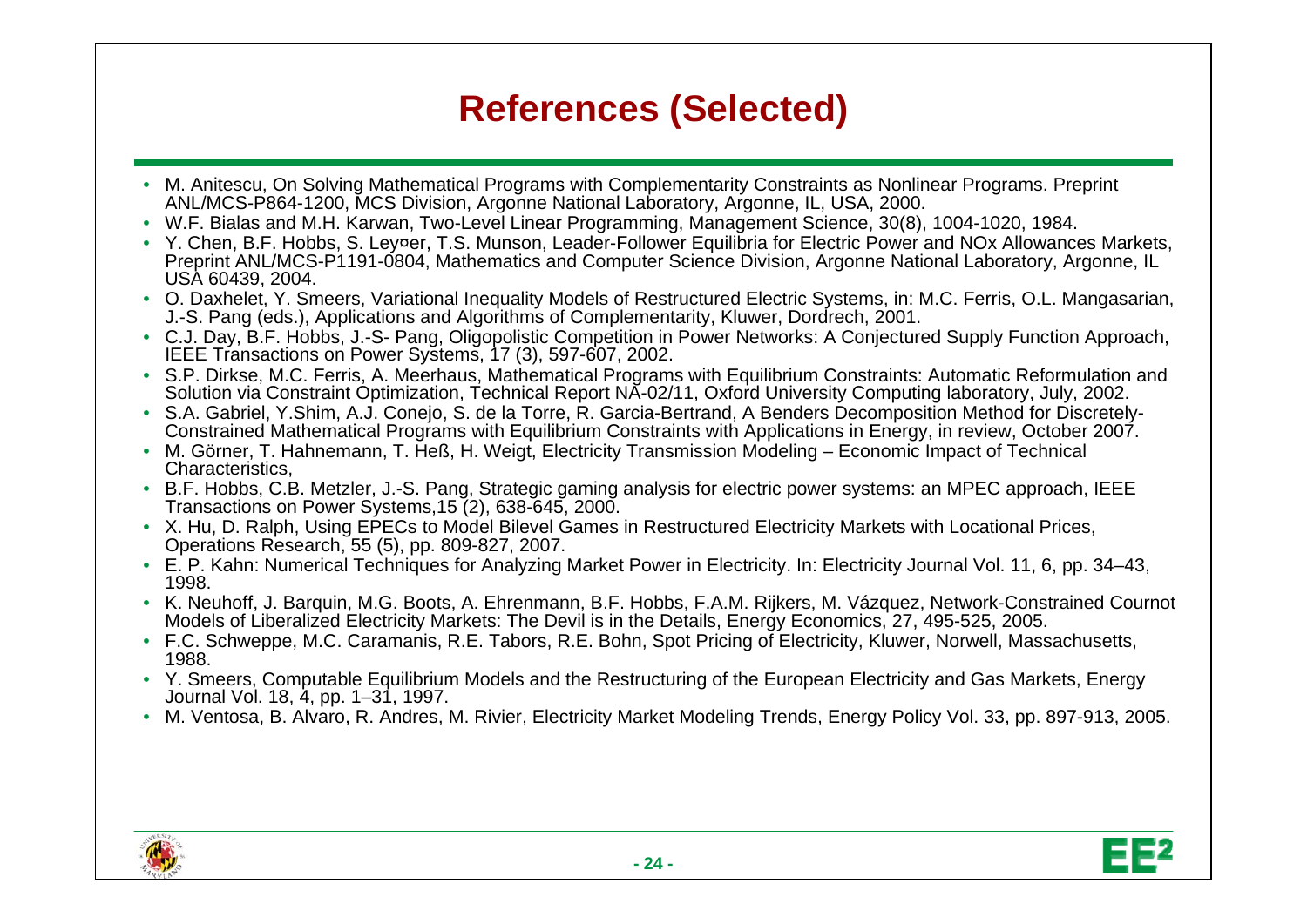







**Thank you very much for your attention! Any questions or comments?**

# **sgabriel@umd.edu florian.leuthold@tu-dresden.de**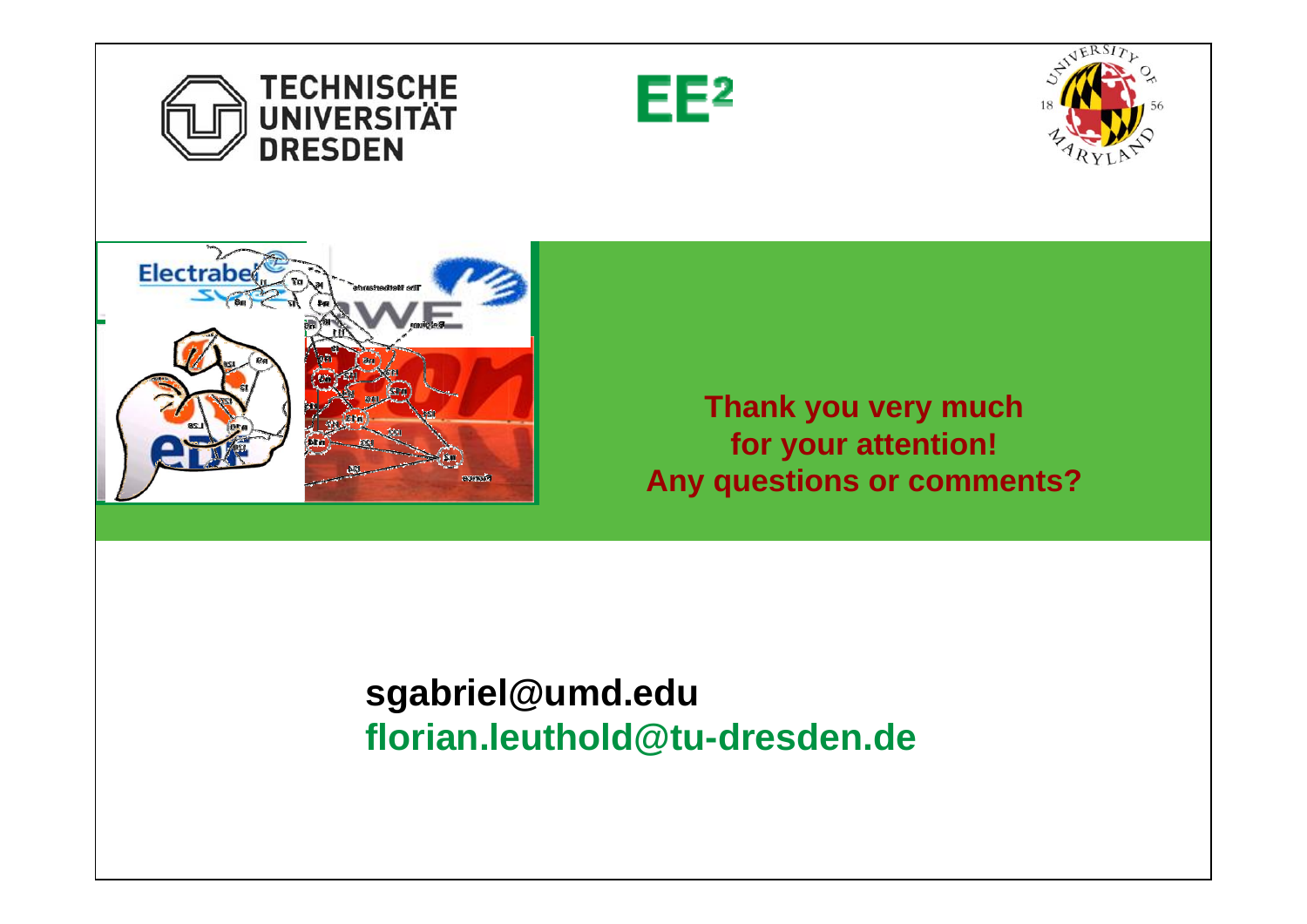#### **Three-Node Network: Structure**



|                   | nl | n2 | $^{\rm n3}$ |
|-------------------|----|----|-------------|
| $\mathbf{a}_n$    |    |    |             |
| $\mathbf{D}_{22}$ |    |    |             |

|                                 | $\operatorname{Test}1$ | ${\rm Test2}$ | ${\rm Test3}$ | Test4 | Test5 |
|---------------------------------|------------------------|---------------|---------------|-------|-------|
| $\mathbf{c}_{n1su1}[\in]$ MWh   | 2                      | 2             | 2             | 2     | 2     |
| $\mathbf{c}_{n2su2}[\in]MWh]$   |                        |               |               |       |       |
| $\mathbf{c}_{n2j1u3}[\in]MWh]$  | 3                      |               | 8             | 9     |       |
| $\bar{\mathbf{g}}_{n1su1}[MWh]$ | 10                     | 10            | 10            | 10    | 10    |
| $\bar{\mathbf{g}}_{n2su2}[MWh]$ | 10                     | 10            | 10            | 10    | 10    |
| $\bar{g}_{n2j1u3}[MWh]$         | 10                     | 10            | 10            | 10    | 10    |
| $\mathbf{lc}_{l1}[MW]$          | 10                     | 10            | 10            | 10    | 10    |
| $\mathbf{lc}_{l2}[MW]$          | 10                     | 10            | 10            | 10    |       |
| $\mathbf{lc}_{l3}[MW]$          | 10                     | 10            | 10            | 10    | 10    |

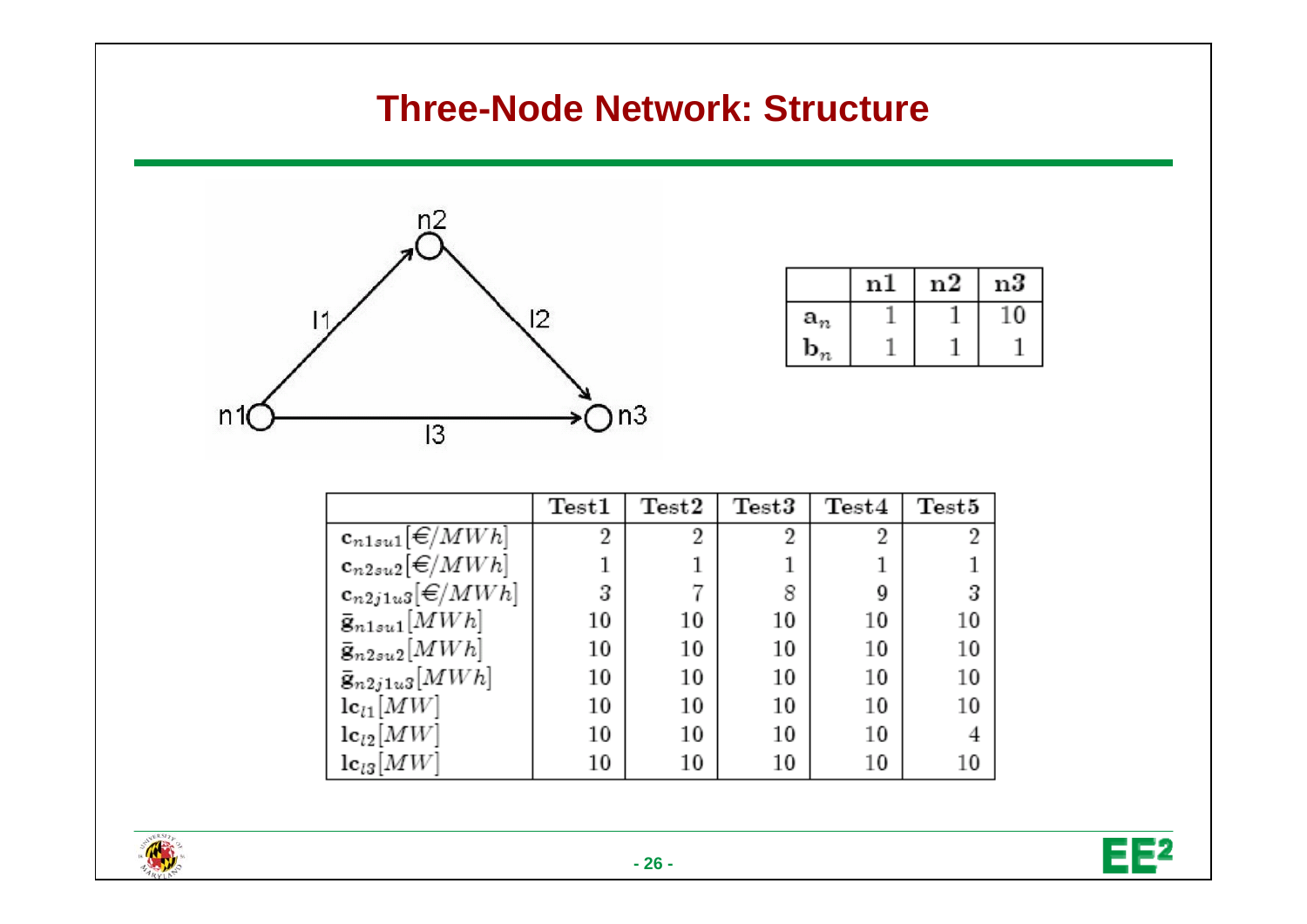#### **Fifteen-Node Network: Results I**

|                         | Test  | EDF   |
|-------------------------|-------|-------|
|                         | comp  | strat |
| $g_{n2EDFu1}[MWh]$      | 54209 | 31000 |
| $g_{n2EDFu7}[MWh]$      | 12000 | 14000 |
| $d_{n1}$ [ <i>MWh</i> ] | 61867 | 61867 |
| $d_{n2}$ [ <i>MWh</i> ] | 63000 | 48745 |
| $d_{n3}$ [ <i>MWh</i> ] | 3500  | 3200  |
| $d_{n4}[MWh]$           | 5250  | 5250  |
| $d_{nb}$ [ <i>MWh</i> ] | 4534  | 4640  |
| $d_{n6}$ [ <i>MWh</i> ] | 2133  | 2000  |
| $d_{n7}$ [ <i>MWh</i> ] | 2716  | 2720  |

|                             | Test  | <b>RWE</b> |
|-----------------------------|-------|------------|
|                             | comp  | strat      |
| $\mathbf{g}_{n2RWEu1}[MWh]$ | 6000  | 6000       |
| $g_{n2RWEu2}[MWh]$          | 11000 | 1000       |
| $g_{n2RWEu3}[MWh]$          | 2985  |            |
| $d_{n1}[MWh]$               | 61867 | 58270      |
| $d_{n2}$ [ <i>MWh</i> ]     | 63000 | 63000      |
| $d_{n3}$ [ <i>MWh</i> ]     | 3500  | 3500       |
| $d_{n4}[MWh]$               | 5250  | 5250       |
| $d_{n5}[MWh]$               | 4534  | 4554       |
| $d_{n6}$ [ <i>MWh</i> ]     | 2133  | 2133       |
| $d_{n7}$ [ <i>MWh</i> ]     | 2716  | 2630       |

- **We compare perfect competition (comp) to an imperfect competition (strat) run**
- **It can be shown that under strategic behavior, the player produces less than in the competitive run**
- **Why?** Æ **Next slide**



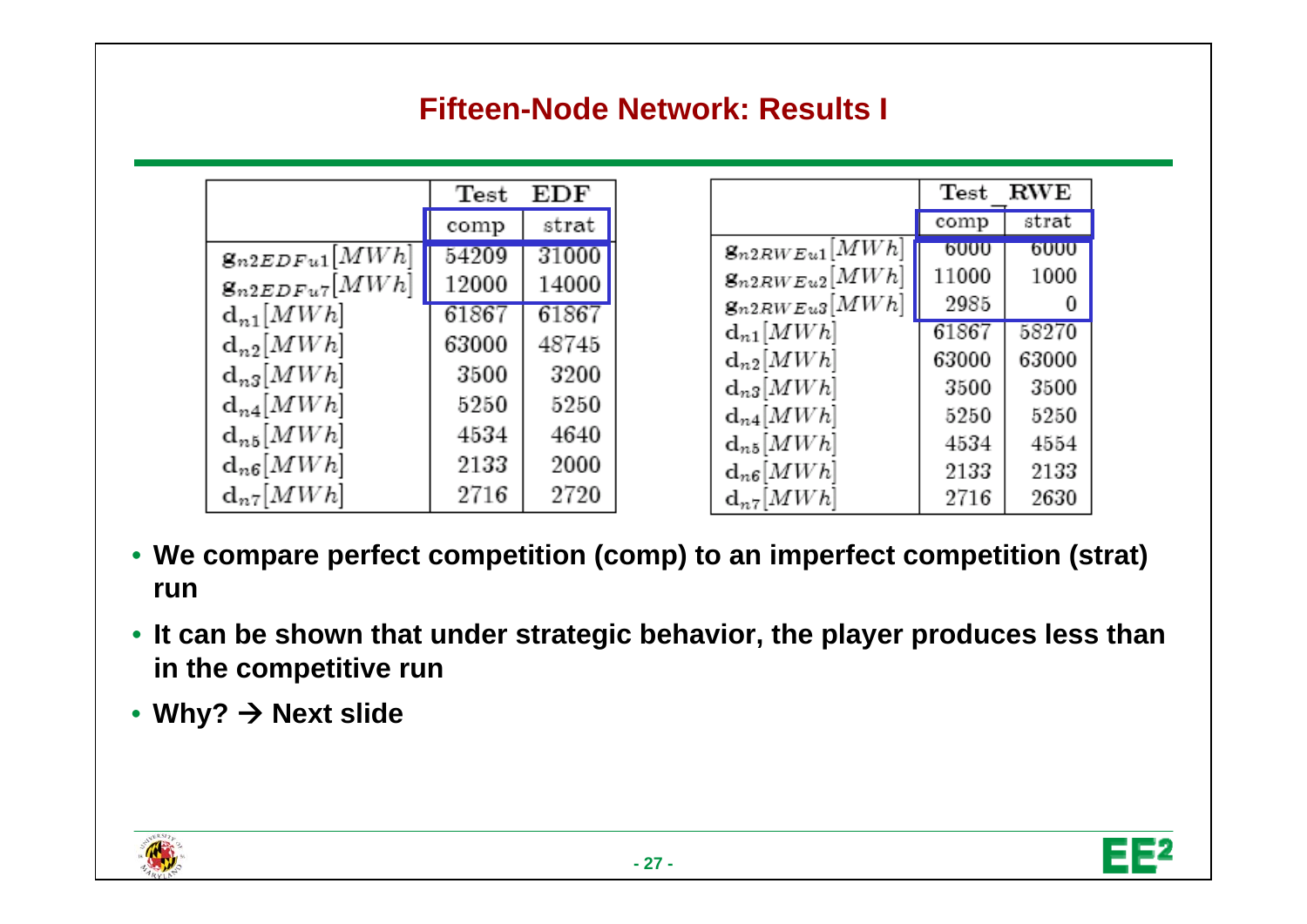#### **Fifteen-Node Network: Results II**

|                                                 | Test | EDF   | Test            | ${\rm RWE}$ |
|-------------------------------------------------|------|-------|-----------------|-------------|
|                                                 | comp | strat | comp            | strat       |
| $\textbf{price}_{n1} \in \mathbb{R}$ <i>MWh</i> | 22.0 | 22.0  | 22.0            | 29.4        |
| $\textbf{price}_{n2}[\in]MWh]$                  | 10.0 | 41.7  | 10 0            | 100         |
| $\textbf{price}_{n3}[\in]MWh]$                  | 100  | 22.0  | 10 <sub>0</sub> | 100         |
| $\textbf{price}_{n4}[\in]MWh]$                  | 45.0 | 45.0  | 45.0            | 45.0        |
| $\textbf{price}_{n5}[\in]MWh]$                  | 593  | 57.2  | 59.3            | 58.9        |
| $\textbf{price}_{n6}[\in/MWh]$                  | 22.0 | 30 0  | 22.0            | 22.0        |
| $\textbf{price}_{n7}[\in]$ <i>MWh</i>           | 413  | 41 2  | 41.3            | 44.8        |

|                          |       | $\rm Test$ $\rm EDF$ | $\operatorname{\mathrm{\mathbf{Test}}}$ | ${\bf RWE}$ |
|--------------------------|-------|----------------------|-----------------------------------------|-------------|
| Profit Leader $[k \in ]$ | comp  | 140                  |                                         | 94          |
|                          | strat | 1565                 |                                         | 126         |
| Profit Fringe $[k \in ]$ | comp  | 483                  |                                         | 529         |
|                          | strat | 547                  |                                         | 944         |

- **Because the player can influence the prices at nodes where it is profitable for him**
- **in order to maximize individual profits**